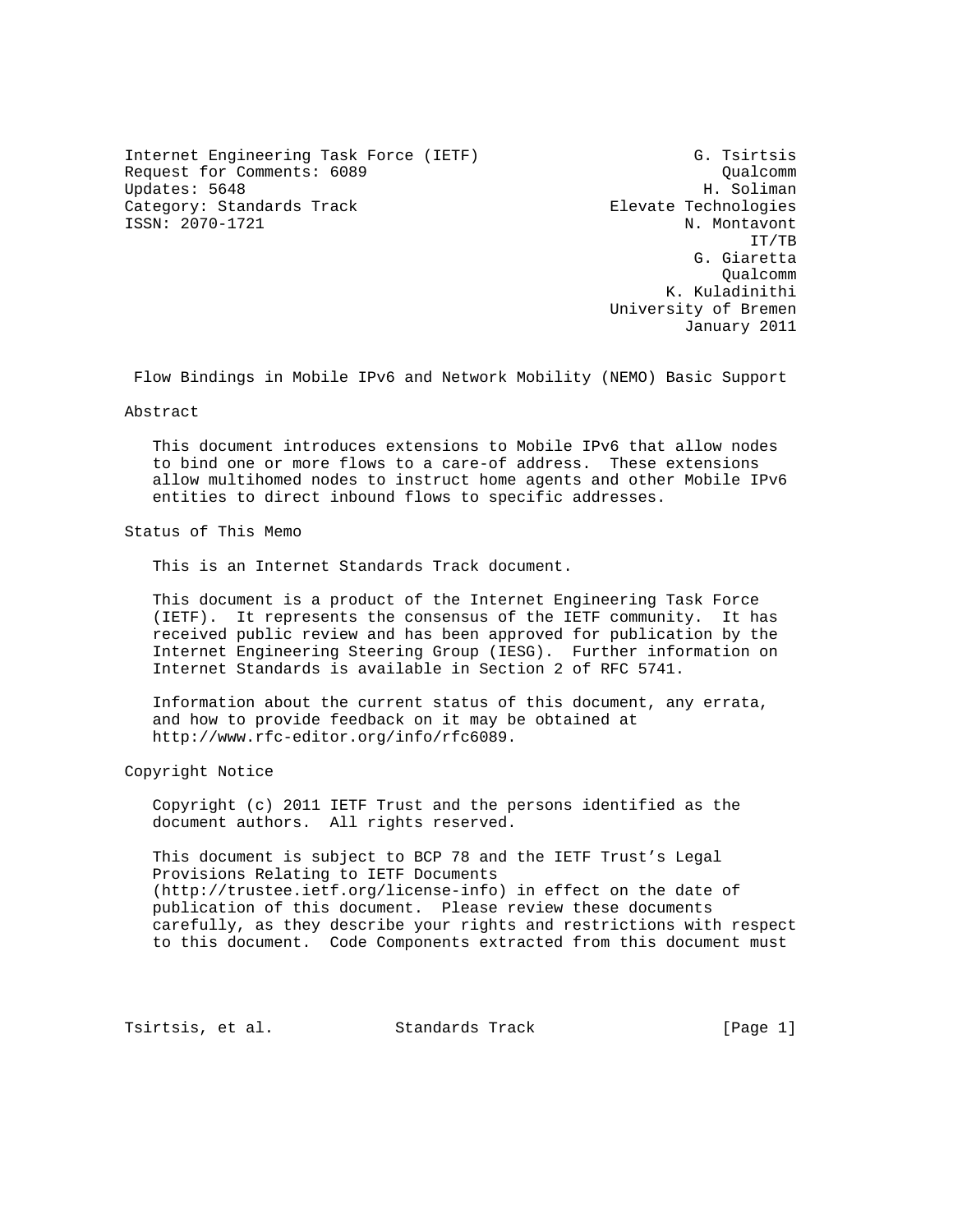RFC 6089 **Flow Binding** January 2011

 include Simplified BSD License text as described in Section 4.e of the Trust Legal Provisions and are provided without warranty as described in the Simplified BSD License.

# Table of Contents

| 1.                                                         |  |  | $\overline{3}$ |
|------------------------------------------------------------|--|--|----------------|
| 2.                                                         |  |  | $\overline{4}$ |
| 3.                                                         |  |  | $\overline{4}$ |
| 4 <sub>1</sub>                                             |  |  | 5              |
| 4.1. Definition Update for Binding Identifier Mobility     |  |  |                |
|                                                            |  |  |                |
| 4.2. Flow Identification Mobility Option 5                 |  |  |                |
| 4.2.1. Flow Identification Sub-Options Definition 7        |  |  |                |
| 4.2.2. Flow Summary Mobility Option 11                     |  |  |                |
| 4.3. Flow Bindings Entries List and Its Relationship to    |  |  |                |
|                                                            |  |  |                |
|                                                            |  |  |                |
| 5.1.                                                       |  |  |                |
| Preferred Care-of Address 15<br>5.1.1.                     |  |  |                |
|                                                            |  |  |                |
| 5.2. Mobile Node Considerations 15                         |  |  |                |
| Sending BU with BID Options 15<br>5.2.1.                   |  |  |                |
| Sending BU with Flow Identification Mobility<br>5.2.2.     |  |  |                |
|                                                            |  |  |                |
| Sending BU with a Flow Summary Option 17<br>5.2.3.         |  |  |                |
| Removing Flow Bindings 18<br>5.2.4.                        |  |  |                |
| 5.2.5.                                                     |  |  |                |
| Receiving Binding Acknowledgements 19<br>5.2.6.            |  |  |                |
| Return Routability Procedure 19<br>5.2.7.                  |  |  |                |
| 5.3. HA, MAP, and CN Considerations 19                     |  |  |                |
| Handling Binding Identifier Mobility Options 20<br>5.3.1.  |  |  |                |
| Handling Flow Identification Mobility Options 20<br>5.3.2. |  |  |                |
| Handling Flow Summary Mobility Option 23<br>5.3.3.         |  |  |                |
| Flow Binding Removals 23<br>5.3.4.                         |  |  |                |
| 5.3.5. Sending Binding Acknowledgements 24                 |  |  |                |
| 5.3.6. Packet Processing 24                                |  |  |                |
| б.                                                         |  |  |                |
| Security considerations 26<br>7.                           |  |  |                |
| 8.                                                         |  |  |                |
| 9.                                                         |  |  |                |
|                                                            |  |  |                |
|                                                            |  |  |                |
|                                                            |  |  |                |
| 11.1. Normative References 29                              |  |  |                |
| 11.2. Informative References 29                            |  |  |                |

Tsirtsis, et al. Standards Track [Page 2]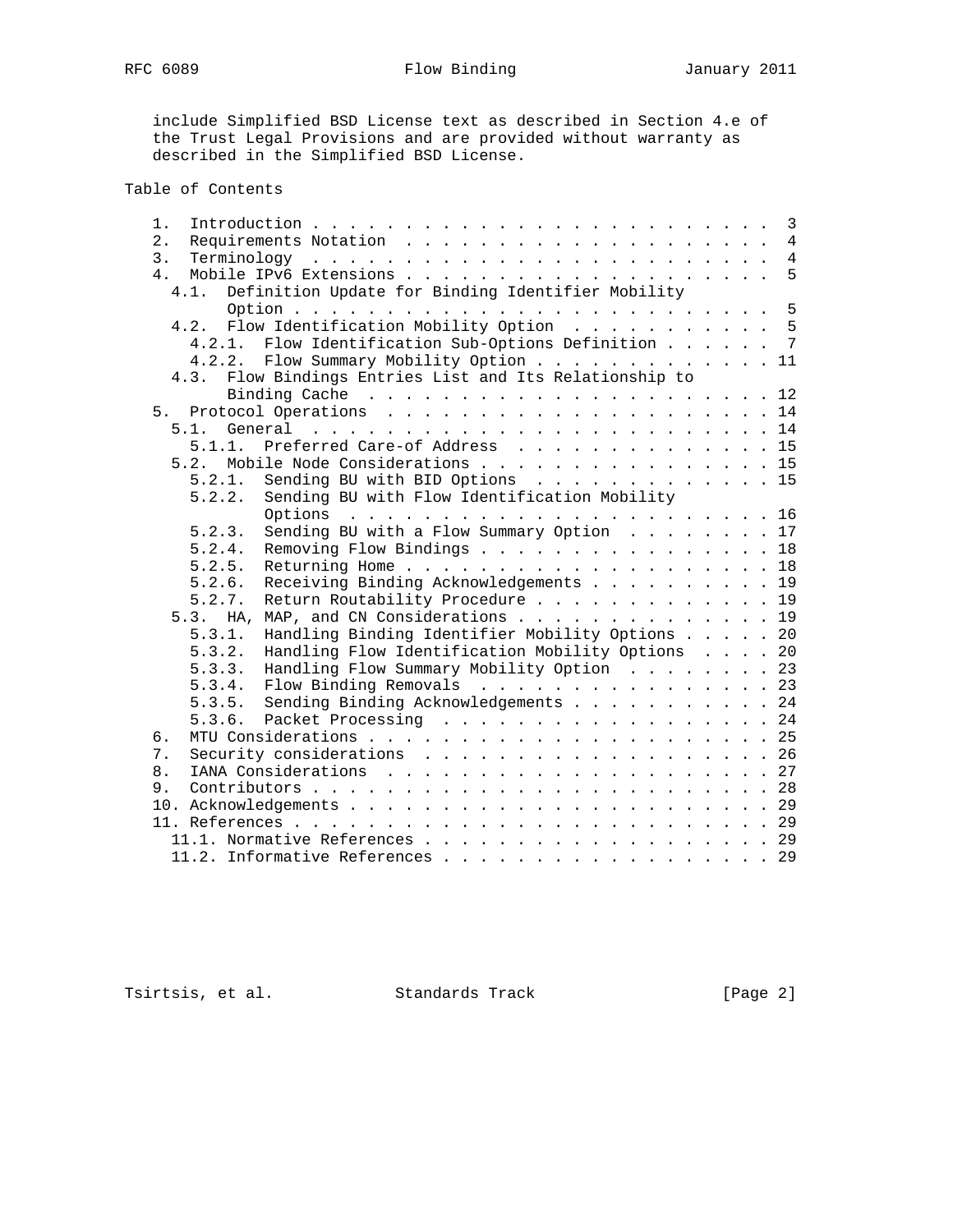# RFC 6089 **Flow Binding** January 2011

# 1. Introduction

 Mobile IPv6 [RFC3775], Dual-Stack MIPv6 (DSMIPv6) [RFC5555], and Network Mobility (NEMO) Basic Support [RFC3963] allow a mobile node / mobile router to manage its mobility using the binding update message, which binds one care-of address to one home address and associated mobile networks. The binding update message can be sent to the home agent. In Mobile IPv6, the binding update can also be sent to a correspondent node or to a mobility anchor point (see [RFC5380]). The semantics of the binding update are limited to care-of address changes. That is, [RFC3775], [RFC5555], and [RFC3963] do not allow a mobile node / mobile router to bind more than one address to the home address. In [RFC5648], Mobile IPv6 and NEMO Basic Support are extended to allow the binding of more than one care-of address to a home address. This specification further extends Mobile IPv6, DSMIPv6, and NEMO Basic Support to allow them to specify policies associated with each binding. A policy can contain a request for special treatment of a particular IPv4 or IPv6 flow, which is viewed as a group of packets matching a traffic selector. Hence, this specification allows a mobile node / mobile router to bind a particular flow to a care-of address without affecting other flows using the same home address. In addition, this specification allows to bind a particular flow to a particular care-of address directly with correspondent node and mobility agents (i.e., home agents [RFC3775] and mobility anchor points [RFC5380]).

 In this document, a flow is defined as a set of IP packets matching a traffic selector. A traffic selector can identify the source and destination IP addresses, transport protocol number, the source and destination port numbers and other fields in IP and higher-layer headers. This specification does not define traffic selectors, which are going to be defined in other specifications. This specification, however, does define the traffic selector sub-option format to be used for any specific traffic selector.

 Using the flow identifier option introduced in this specification, a mobile node / mobile router can bind one or more flows to a care-of address while maintaining the reception of other flows on another care-of address. The mobile node / mobile router assembles the flow binding requests based on local policies, link characteristics, and the types of applications running at the time. Such policies are outside the scope of this document.

 It should be noted that the flow identification mobility option can be associated with any binding update, whether it is sent to a mobility agent or a correspondent node.

Tsirtsis, et al. Standards Track [Page 3]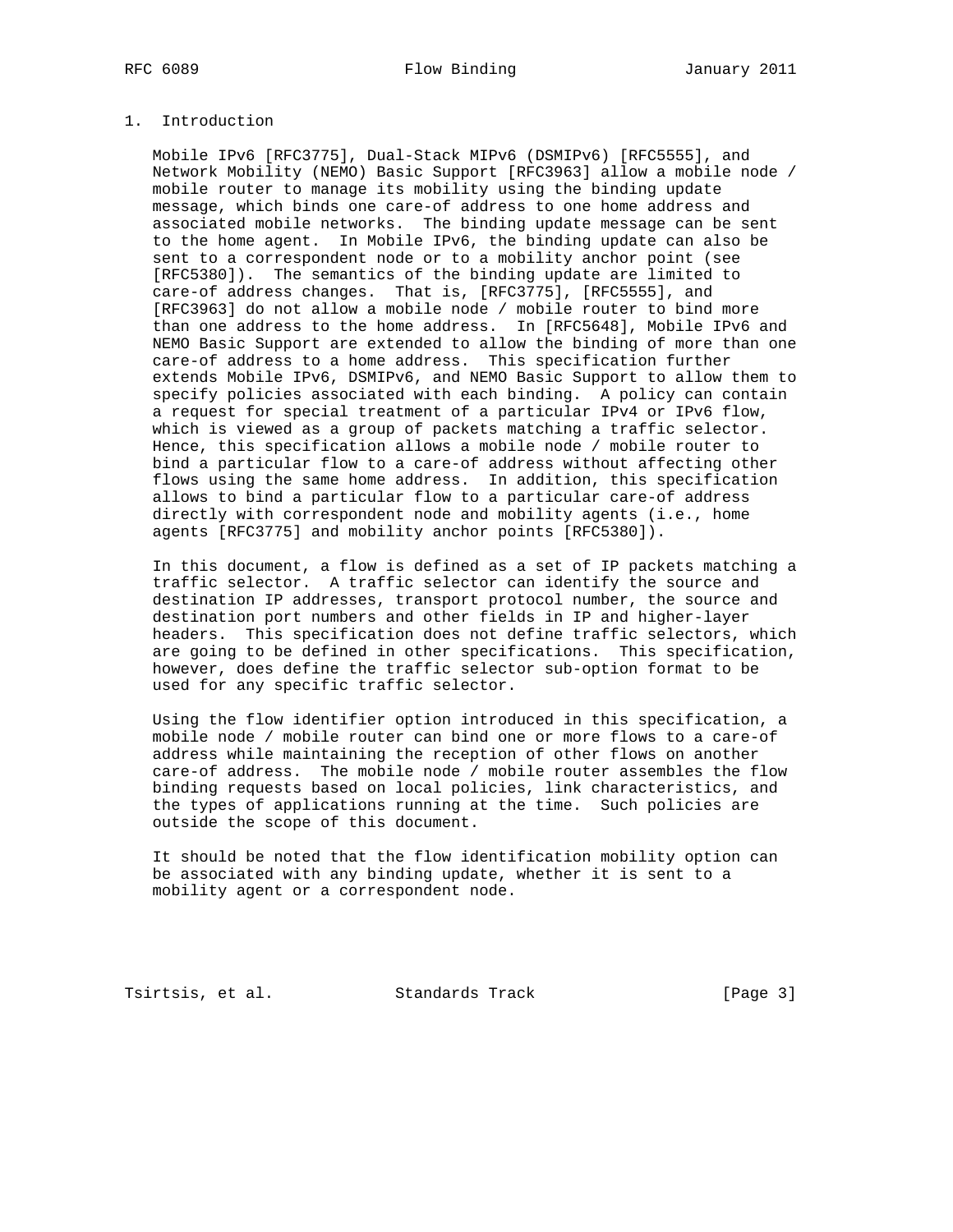Note that per-packet load balancing may have negative impacts on TCP congestion avoidance mechanisms as it is desirable to maintain order between packets belonging to the same TCP connection. This behavior is specified in [RFC2702]. Other negative impacts are also foreseen for other types of real-time connections due to the potential variations in round-trip time between packets. Moreover, per-packet load-balancing will negatively affect traffic with anti-replay protection mechanisms. Hence, per-packet load balancing is not envisioned in this specification.

 In the rest of the document, the term "mobile node" is used to designate either a mobile node as defined in [RFC3775] and [RFC5648], or a mobile router as defined in [RFC3963] unless stated otherwise.

2. Requirements Notation

 The key words "MUST", "MUST NOT", "REQUIRED", "SHALL", "SHALL NOT", "SHOULD", "SHOULD NOT", "RECOMMENDED", "MAY", and "OPTIONAL" in this document are to be interpreted as described in [RFC2119].

3. Terminology

 Terms used in this document are defined in [RFC3753] and [RFC4885]. The following terms are also used in this document:

 Flow: A flow is a sequence of packets for which the mobile node (MN) desires special handling either by the home agent (HA), the corresponding node (CN) or the mobility anchor point (MAP).

 Traffic Selector: One or more parameters that can be matched against fields in the packet's headers for the purpose of classifying a packet. Examples of such parameters include the source and destination IP addresses, transport protocol number, the source and destination port numbers, and other fields in IP and higher-layer headers.

 Flow binding: It consists of a traffic selector, and one or more binding identifiers (BIDs). IP packets from one or more flows that match the traffic selector associated with the flow binding are forwarded to the BIDs associated with the same flow binding.

 Flow Identifier: A flow identifier uniquely identifies a flow binding associated with a mobile node. It is generated by a mobile node and is cached in the table of flow binding entries maintained by the MN, HA, CN, or MAP.

Tsirtsis, et al. Standards Track [Page 4]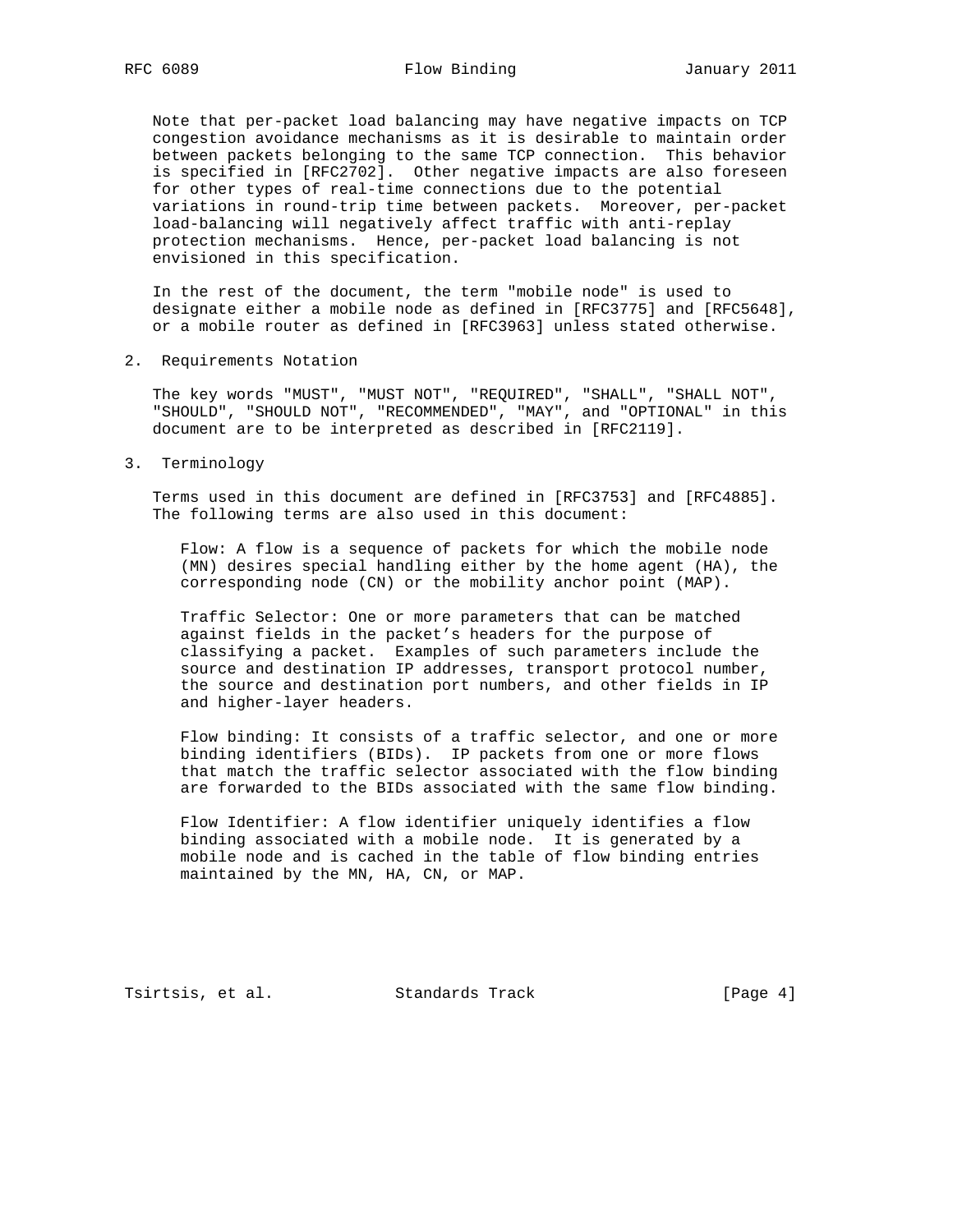# 4. Mobile IPv6 Extensions

 This section introduces extensions to Mobile IPv6 that are necessary for supporting the flow binding mechanism described in this document.

### 4.1. Definition Update for Binding Identifier Mobility Option

 This specification updates the definition of the Binding Identifier Mobility option defined in [RFC5648], as follows:

 $1$  2 3 0 1 2 3 4 5 6 7 8 9 0 1 2 3 4 5 6 7 8 9 0 1 2 3 4 5 6 7 8 9 0 1 +-+-+-+-+-+-+-+-+-+-+-+-+-+-+-+-+ | Type = 35 | Length | +-+-+-+-+-+-+-+-+-+-+-+-+-+-+-+-+-+-+-+-+-+-+-+-+-+-+-+-+-+-+-+-+ | Binding ID (BID) | Status |H| BID-PRI | +-+-+-+-+-+-+-+-+-+-+-+-+-+-+-+-+-------------------------------+ + + : IPv4 or IPv6 Care-of Address (CoA) : + + +---------------------------------------------------------------+

## Figure 1: The Binding Identifier Mobility Option

### BID-PRI

 This is a 7-bit unsigned integer placing each BID to a relative priority (PRI) with other registered BIDs. Value '0' is reserved and MUST NOT be used. A lower number in this field indicates a higher priority, while BIDs with the same BID-PRI value have equal priority meaning that, the BID used is an implementation issue. This is consistent with current practice in packet classifiers.

# 4.2. Flow Identification Mobility Option

 The flow identification mobility option is a new mobility option [RFC3775], and it is included in the binding update and acknowledgement messages. This option contains information that allows the receiver of a binding update to install policies on a traffic flow and route it to a given care-of address. Multiple options may exist within the same binding update message. The alignment requirement for this option is 2n.

Tsirtsis, et al. Standards Track [Page 5]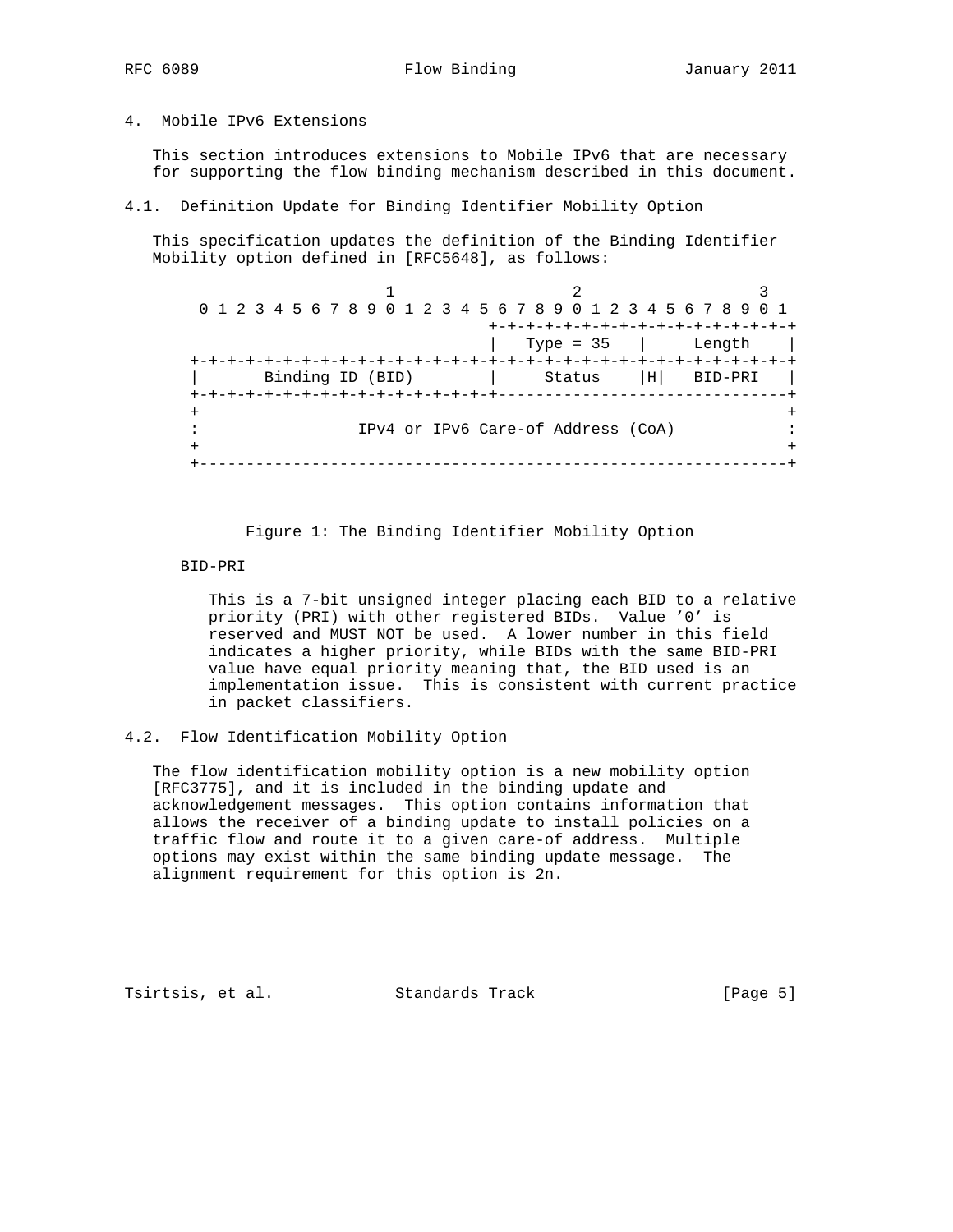$0$  1 2 3 0 1 2 3 4 5 6 7 8 9 0 1 2 3 4 5 6 7 8 9 0 1 2 3 4 5 6 7 8 9 0 1 +-+-+-+-+-+-+-+-+-+-+-+-+-+-+-+-+-+-+-+-+-+-+-+-+-+-+-+-+-+-+-+-+ | Option Type | Option Len | FID +-+-+-+-+-+-+-+-+-+-+-+-+-+-+-+-+-+-+-+-+-+-+-+-+-+-+-+-+-+-+-+-+ | FID-PRI | Reserved | Status | +-+-+-+-+-+-+-+-+-+-+-+-+-+-+-+-+-+-+-+-+-+-+-+-+-+-+-+-+-+-+-+-+ | Sub-options (optional) ... +-+-+-+-+-+-+-+-+-+-+-+-+-+-+-+-+

Figure 2: The Flow Identification Mobility Option

Option Type

45

Option Len

Length of the option in octets as per [RFC3775].

#### FID

 The Flow Identifier field is a 16-bit unsigned integer that includes the unique identifier for the flow binding. This field is used to refer to an existing flow binding or to create a new flow binding. The value of this field is set by the mobile node. FID = 0 is reserved and MUST NOT be used.

## FID-PRI

 This is a 16-bit unsigned integer priority field to indicate the priority of a particular option. This field is needed in cases where two different flow descriptions in two different options overlap. The priority field decides which policy should be executed in those cases. A lower number in this field indicates a higher priority. Value '0' is reserved and MUST NOT be used. FID-PRI MUST be unique to each of the flows pertaining to a given MN. In other words, two FIDs MUST NOT be associated with the same FID-PRI value.

### Status

 This 8-bit unsigned integer field indicates the success or failure of the flow binding operation for the particular flow in the option. This field is not relevant to the binding update message as a whole or to other flow identification options. This field is only relevant when included in the Binding Acknowledgement message and must be ignored in the

Tsirtsis, et al. Standards Track [Page 6]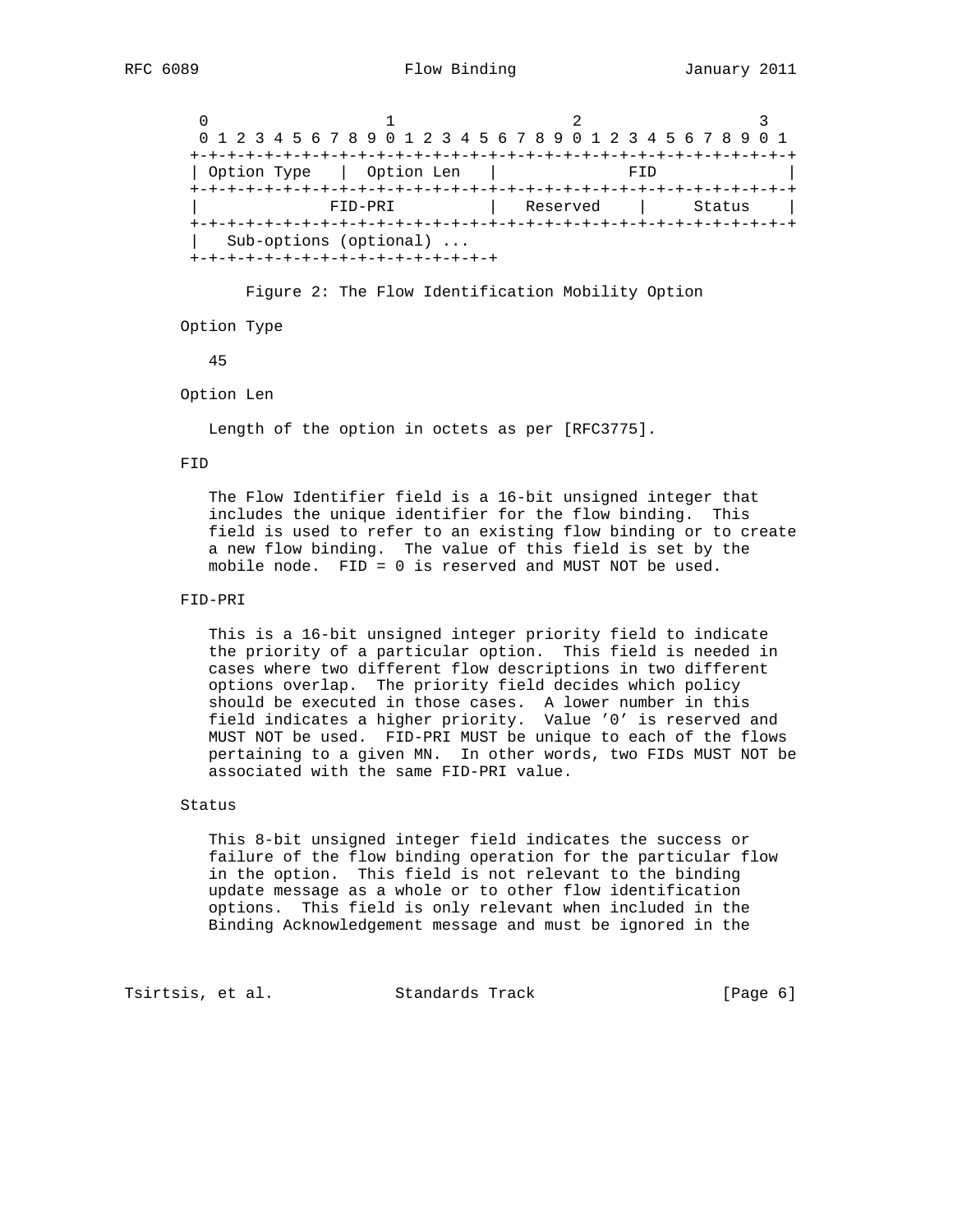RFC 6089 **Flow Binding** January 2011

 binding update message. The following values are reserved for the Status field within the flow identification mobility option:

0 Flow binding successful

128 Administratively prohibited

129 Flow binding rejected, reason unspecified

130 Flow identification mobility option malformed

131 BID not found

132 FID not found

133 Traffic selector format not supported

Sub-options (optional)

Zero or more sub-options, defined in Section 4.2.1.

4.2.1. Flow Identification Sub-Options Definition

 Flow identification sub-options are encoded within the remaining space of the flow identification mobility option, using a sub-option type-length-value (TLV) format as follows:

 $0$  1 2 3 0 1 2 3 4 5 6 7 8 9 0 1 2 3 4 5 6 7 8 9 0 1 2 3 4 5 6 7 8 9 0 1 +-+-+-+-+-+-+-+-+-+-+-+-+-+-+-+-+-+-+-+-+-+-+-+-+-+-+-+-+-+-+-+-+ | Sub-Opt Type |Sub-Opt Length | Sub-Option Data... +-+-+-+-+-+-+-+-+-+-+-+-+-+-+-+-+-+-+-+-+-+-+-+-+-+-+-+-+-+-+-+-+

Figure 3: Flow Identification Sub-Option Format

Sub-Opt Type

 8-bit unsigned integer indicating the sub-option Type. When processing a flow identification mobility option containing an option for which the sub-option Type value is not recognized by the receiver, the receiver MUST silently ignore and skip over the sub-option, correctly handling any remaining sub-options in the same option.

Tsirtsis, et al. Standards Track [Page 7]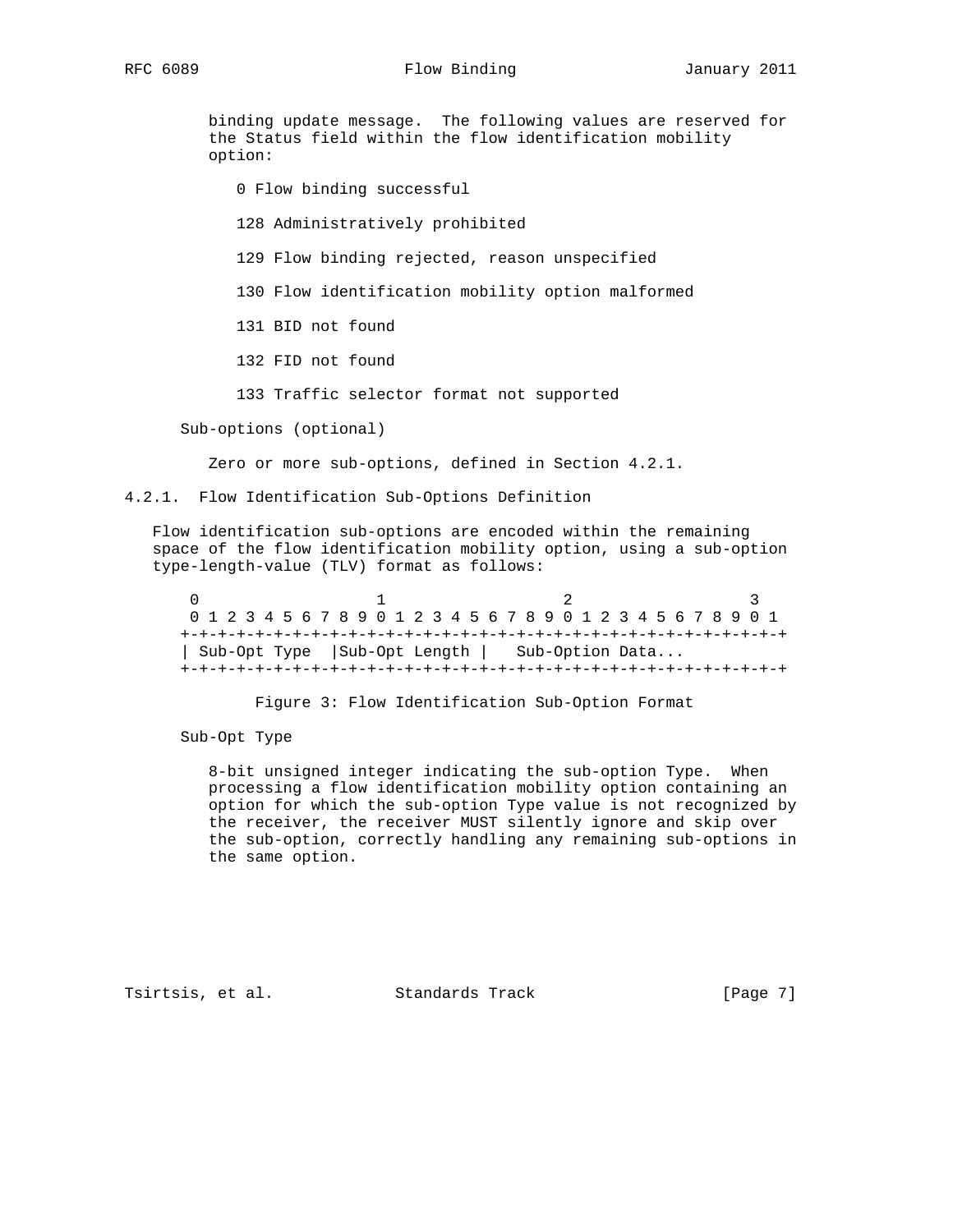Sub-Opt Len

 8-bit unsigned integer, representing the length in octets of the flow identification sub-option. This field indicates the length of the sub-option not including the Sub-Opt Type and Sub-Opt Length fields. Note that Sub-Opt Type '0' (Section 4.2.1.1) is a special case that does not take a Sub- Opt Length field.

Sub-Option Data

 A variable length field that contains data specific to the sub option.

 The following subsections specify the sub-option Types that are currently defined for use in the flow identification option. Implementations MUST silently ignore any sub-options that they do not understand.

 These sub-options may have alignment requirements. Following the convention in [RFC3775], regarding mobility options, these sub options are aligned in a packet so that multi-octet values within the sub-option Data field of each sub-option fall on natural boundaries (i.e., fields of width n octets are placed at an integer multiple of n octets from the start of the header, for n = 1, 2, 4, or 8).

4.2.1.1. Pad1

 The Pad1 sub-option does not have any alignment requirements. Its format is as follows:

 0 0 1 2 3 4 5 6 7 +-+-+-+-+-+-+-+-+ | Sub-Opt Type | +-+-+-+-+-+-+-+-+

Sub-Opt Type

0

 NOTE: The format of the Pad1 sub-option is a special case -- it has neither sub-option Length nor sub-option Data fields.

 The Pad1 sub-option is used to insert one octet of padding in the flow identification option. If more than one octet of padding is required, the PadN sub-option, described next, should be used rather than multiple Pad1 sub-options.

Tsirtsis, et al. Standards Track [Page 8]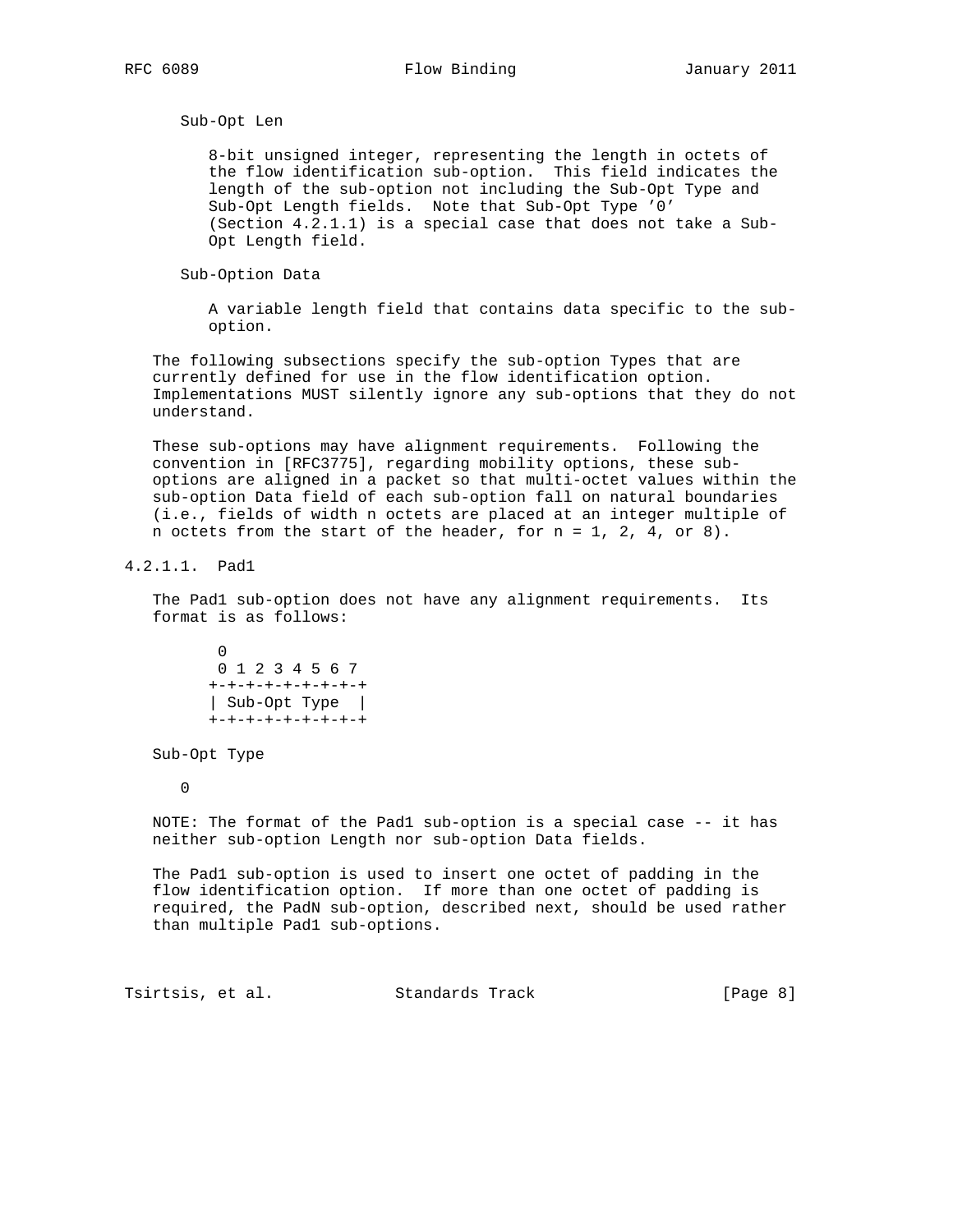4.2.1.2. PadN The PadN sub-option does not have any alignment requirements. Its format is as follows:  $\sim$  0  $\sim$  1 0 1 2 3 4 5 6 7 8 9 0 1 2 3 4 5 +-+-+-+-+-+-+-+-+-+-+-+-+-+-+-+-+- - - - - - - - - | Sub-Opt Type | Sub-Opt Len | Option Data +-+-+-+-+-+-+-+-+-+-+-+-+-+-+-+-+- - - - - - - - - Sub-Opt Type 1 Sub-Opt Len Set to the length of the sub-option. Sub-Opt Data 0 or more bytes set to 0 by the sender and ignored by the receiver. The PadN sub-option is used to insert two or more octets of padding in the flow identification mobility option. For N octets of padding, the sub-option Length field contains the value N, and the sub-option Data field consists of N-2 zero-valued octets. PadN sub-option Data MUST be ignored by the receiver. 4.2.1.3. Binding Reference Sub-Option

 This section introduces the binding reference sub-option, included in the flow identification mobility option. A node MUST NOT include more than one binding reference sub-options in a given flow binding identification option. The binding reference sub-option includes one or more BIDs defined in Multiple Care-of Addresses (MCoA) [RFC5648]. This sub-option associates the flow described in a flow identification mobility option with one or more registered BIDs.

 When binding a flow using this sub-option, the binding identifier mobility option, defined in [RFC5648], MUST be included in either the same or an earlier binding update (BU). The binding reference sub option is shown below. The alignment requirement for this sub-option is 2n.

Tsirtsis, et al. Standards Track [Page 9]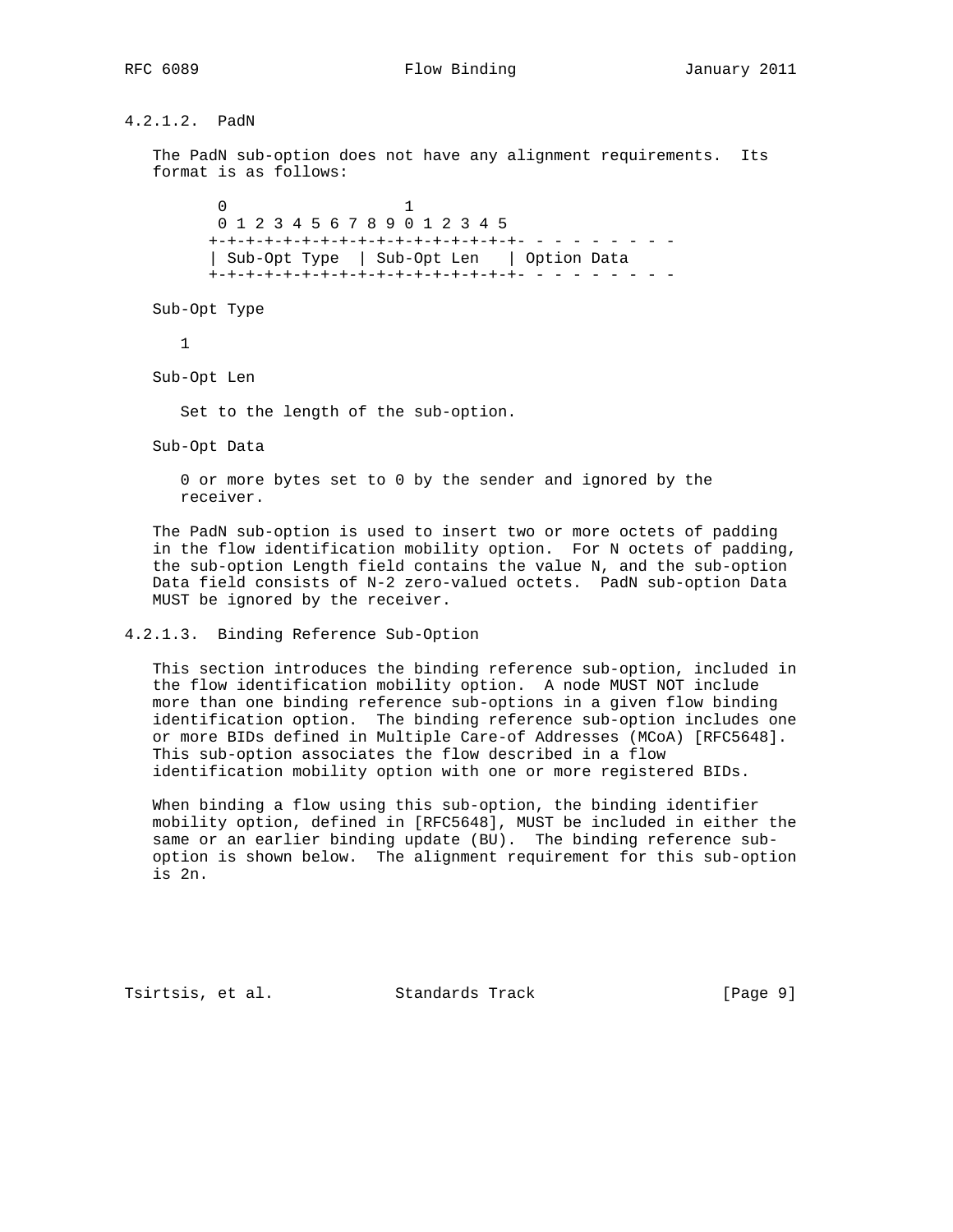$0$  1 2 3 0 1 2 3 4 5 6 7 8 9 0 1 2 3 4 5 6 7 8 9 0 1 2 3 4 5 6 7 8 9 0 1 +-+-+-+-+-+-+-+-+-+-+-+-+-+-+-+-+-+-+-+-+-+-+-+-+-+-+-+-+-+-+-+-+ |Sub-Opt Type | Sub-Opt Len | BID +-+-+-+-+-+-+-+-+-+-+-+-+-+-+-+-+-+-+-+-+-+-+-+-+-+-+-+-+-+-+-+-+ | BID ........ +-+-+-+-+-+-+-+-+-+-

Figure 4: The Binding Reference Sub-Option

Sub-Opt Type

2

Sub-Opt Len

Variable

#### BID

 A 16-bit unsigned integer indicating the BID that the mobile node wants to associate with the flow identification option. One or more BID fields can be included in this sub-option. Since each BID is 2 bytes long, the value of the Sub-opt Len field indicates the number of BIDs present. Number of BIDs = Sub-Opt Len/2.

# 4.2.1.4. Traffic Selector Sub-Option

 The traffic selector sub-option includes the parameters used to match packets for a specific flow binding. A node MUST NOT include more than one traffic selector sub-option in a given flow binding identification option.

 $0$  1 2 3 0 1 2 3 4 5 6 7 8 9 0 1 2 3 4 5 6 7 8 9 0 1 2 3 4 5 6 7 8 9 0 1 +-+-+-+-+-+-+-+-+-+-+-+-+-+-+-+-+-+-+-+-+-+-+-+-+-+-+-+-+-+-+-+-+ |Sub-Opt Type | Sub-Opt Len | TS Format | Reserved | +-+-+-+-+-+-+-+-+-+-+-+-+-+-+-+-+-+-+-+-+-+-+-+-+-+-+-+-+-+-+-+-+ | Traffic Selector ... +-+-+-+-+-+-+-+-+-+-+-+

Figure 5: The Traffic Selector Sub-Option

Sub-Opt Type

3

Tsirtsis, et al. Standards Track [Page 10]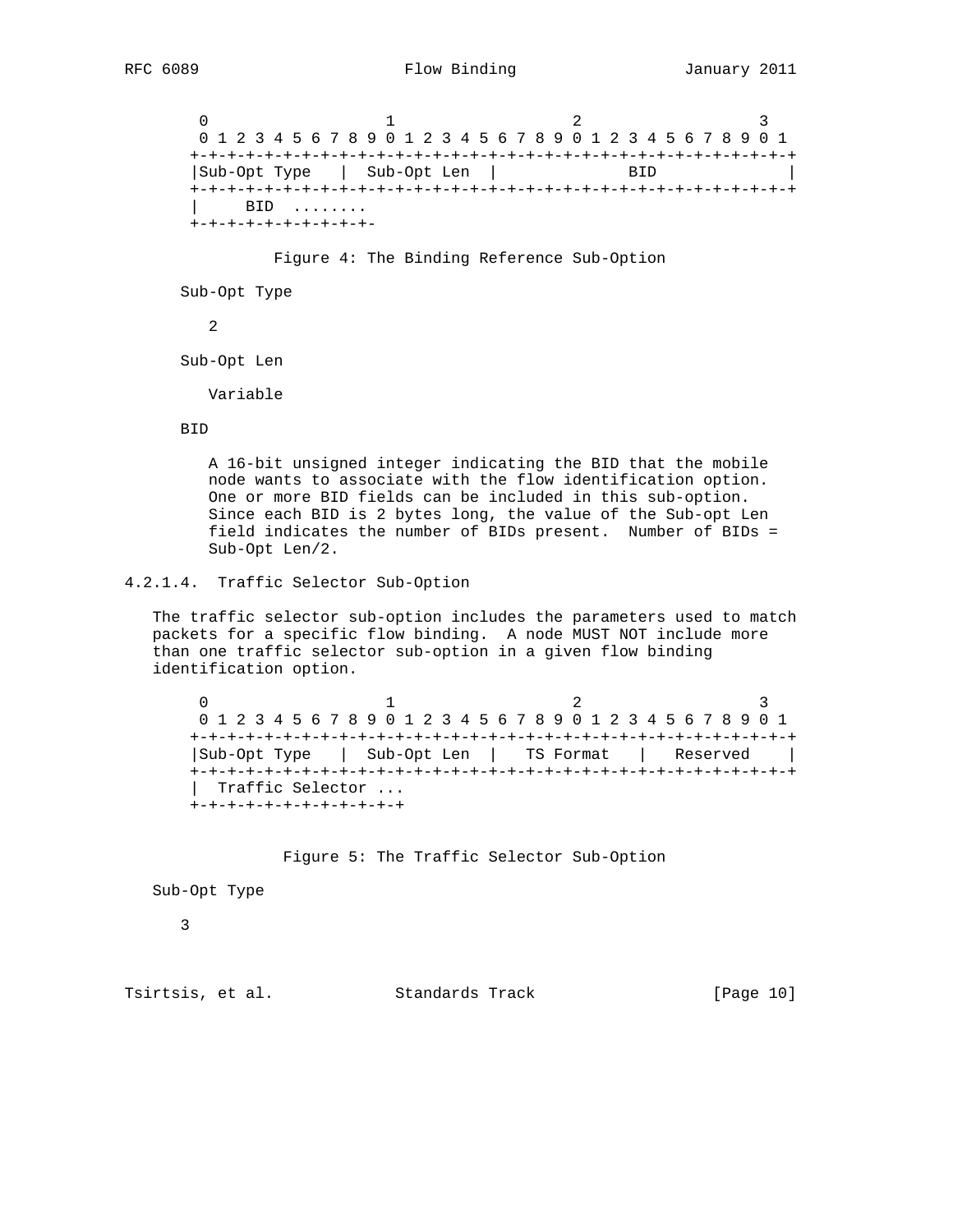Sub-Opt Len

Variable

TS Format

 An 8-bit unsigned integer indicating the Traffic Selector Format. Value "0" is reserved and MUST NOT be used.

## Reserved

 An 8-bit reserved field. It MUST be set to zero by the sender and ignored by the receiver.

Traffic Selector

 A variable-length field, the format and content of which is out of scope for this specification. The traffic selector defined in [RFC6088] is mandatory to implement.

#### 4.2.2. Flow Summary Mobility Option

 The flow summary mobility option is a new mobility option [RFC3775], which includes one or more flow identifiers (FIDs) for the purpose of refreshing their state. The alignment requirement for this option is 2n.

 $0$  1 2 3 0 1 2 3 4 5 6 7 8 9 0 1 2 3 4 5 6 7 8 9 0 1 2 3 4 5 6 7 8 9 0 1 +-+-+-+-+-+-+-+-+-+-+-+-+-+-+-+-+-+-+-+-+-+-+-+-+-+-+-+-+-+-+-+-+ | Option Type | Option Len | FID +-+-+-+-+-+-+-+-+-+-+-+-+-+-+-+-+-+-+-+-+-+-+-+-+-+-+-+-+-+-+-+-+ | FID ........ +-+-+-+-+-+-+-+-+-+-

Figure 6: The Flow Summary Mobility Option

Option Type

44

Option Length

Length of the option in octets as per [RFC3775].

Tsirtsis, et al. Standards Track [Page 11]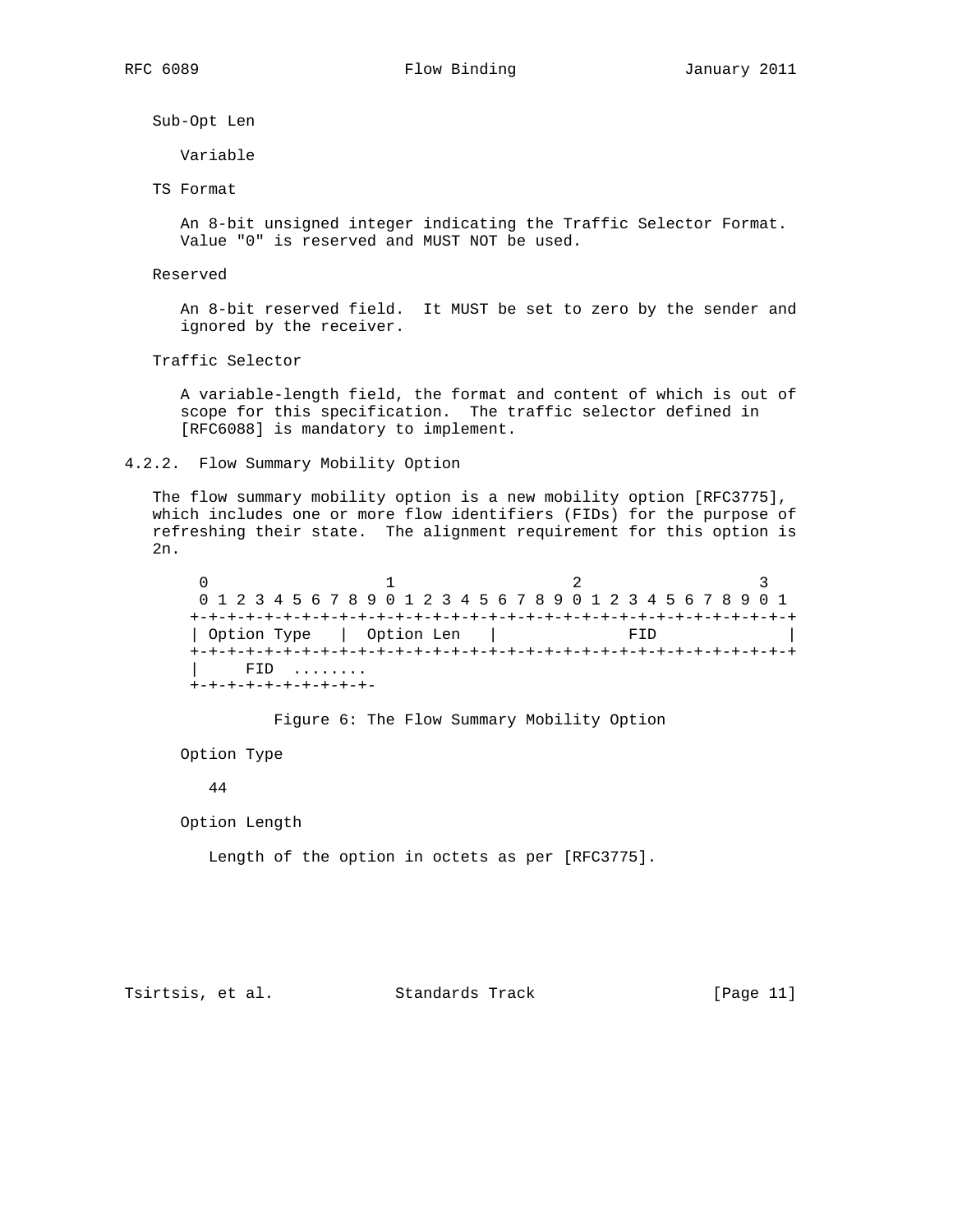FID

 A 16-bit unsigned integer indicating a registered FID. One or more FID fields can be included in this option. Number of FIDs = Option Len/2.

### 4.3. Flow Bindings Entries List and Its Relationship to Binding Cache

 The conceptual Mobile IPv6 binding cache was defined in [RFC3775] to identify the mobile IP state maintained by the mobile node, mobility agent, and correspondent node. The binding cache includes, among others, the mobile node's home address, the registered care-of address, and the lifetime of the binding. The binding cache has been extended by [RFC5648] to include more than one care-of addresses and to associate each of them with a binding identifier (BID).

 This specification does not modify the Mobile IPv6 binding cache any further.

 Flow bindings can be thought of as a conceptual list of entries that is separate from the binding cache. The flow bindings list contains an entry for each of the registered flow bindings. Flow binding entries point to an entry in the binding cache by means of the BID. Each flow binding entry includes the following parameters:

- o FID (Flow Identifier): For a given mobile node, identified by its primary home address, the FID MUST uniquely identify an entry, i.e., a unique flow binding. Each mobile node can only have a single entry identified by a given FID at any one time. A given FID number space is used for all the addresses associated to a given MN by the HA (e.g., via [RFC3963]). Different mobile nodes use the same FID number space.
- o A Traffic Selector: Included in a traffic selector sub-option.
- o BID(s): The list of BIDs associated with the entry as defined by the binding reference sub-option included in the FID option that created it.
- o Active/Inactive flag: This flag indicates whether the entry is active or inactive.
- o FID-PRI: This field indicates the priority of the flow binding and is used to break the tie between overlapping flow bindings.

Tsirtsis, et al. Standards Track [Page 12]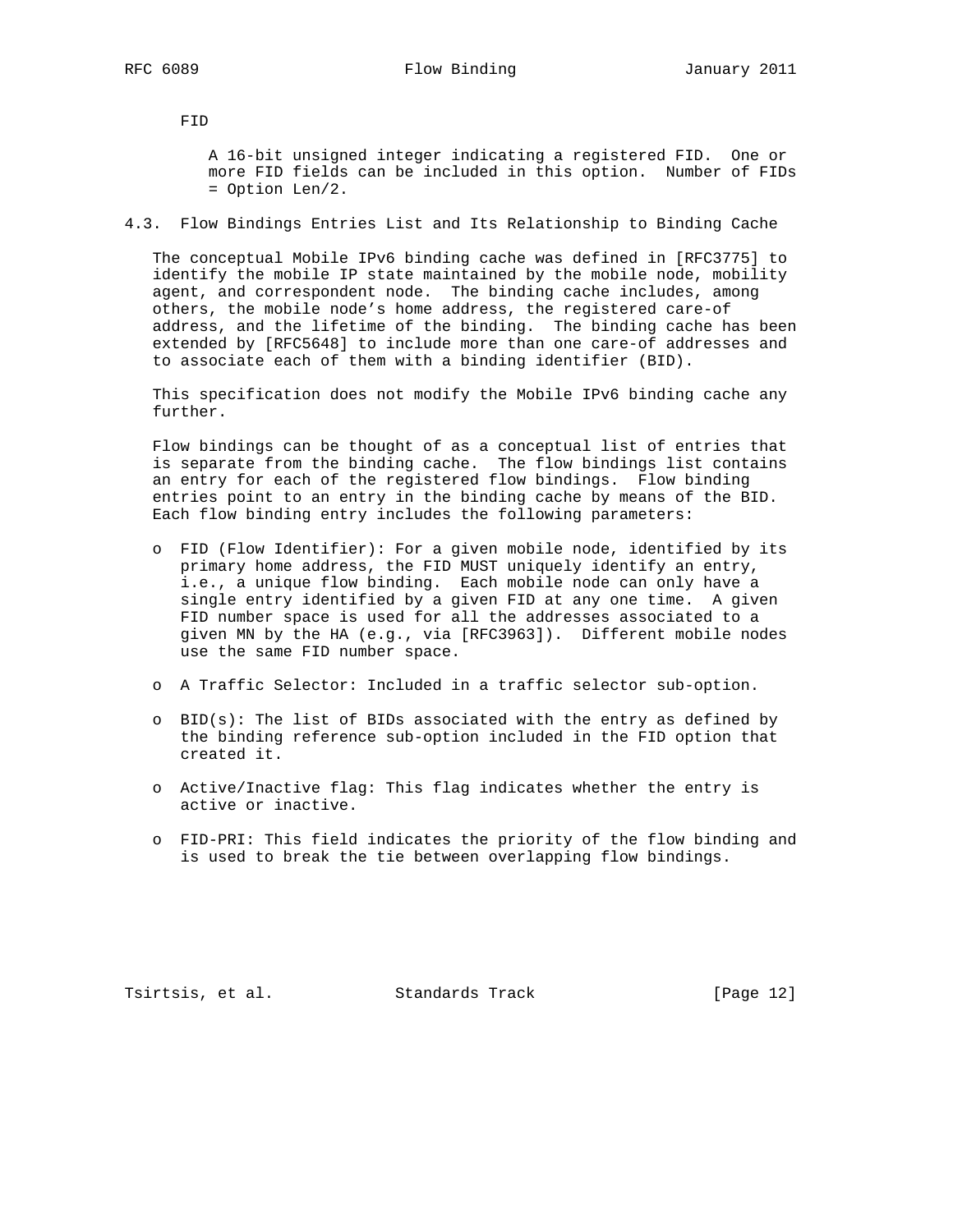The flow bindings list is associated with a given mobile node, and the correspondent binding cache. An entry in the flow bindings list, however, is identified by the FID and the list is ordered according to the FID-PRI field as defined in the FID option that created each entry.

 A valid BID is required to make the entry 'Active'. If all of the BIDs pointed to by a given entry are deregistered [RFC5648], the flow binding entry becomes 'Inactive', in other words it does not affect data traffic. Note that an entry becomes 'Inactive' only if all of the BIDs are deregistered. If only some of the BIDs are still valid, the invalid BIDs are simply ignored.

 Also, note that the state described in this section is maintained by the mobile node as well as in mobility agents and correspondent nodes. As such, the mobile node is fully aware of which BIDs are valid at any time and which flow binding entries are active/inactive. Section 5 defines how these flow binding entries are manipulated by the mobile node in detail.

 As an example, the following represents an ordered flow binding entry table for a mobile node that has registered multiple care-of addresses and flow bindings.

| FID-PRI | FTD | Traffic Selector | BIDs | A/I      |
|---------|-----|------------------|------|----------|
|         |     |                  |      |          |
| 10      |     | TCP              |      | Active   |
|         |     | srcAddr=IPy      |      | Inactive |
|         | ՟   | 'IDP             | 1.3  | Active   |

#### Ordered Flow Binding Entries

 According to the above list of flow binding entries, all TCP traffic will match the first entry, and will be forwarded to BID2, corresponding to a given care-of address (IP3), as shown below.

 The second entry is marked as 'Inactive' since the BID 4 does not exist in the ordered list of BID entries below. Inactive entries do not affect traffic, i.e., packets are not matched against them.

 Any UDP traffic that does not match any of the earlier entries will match the third rule, at which point it will be replicated and forwarded to BIDs 1 and 3, corresponding to care-of addresses IP1 and IP2 shown below.

Tsirtsis, et al. Standards Track [Page 13]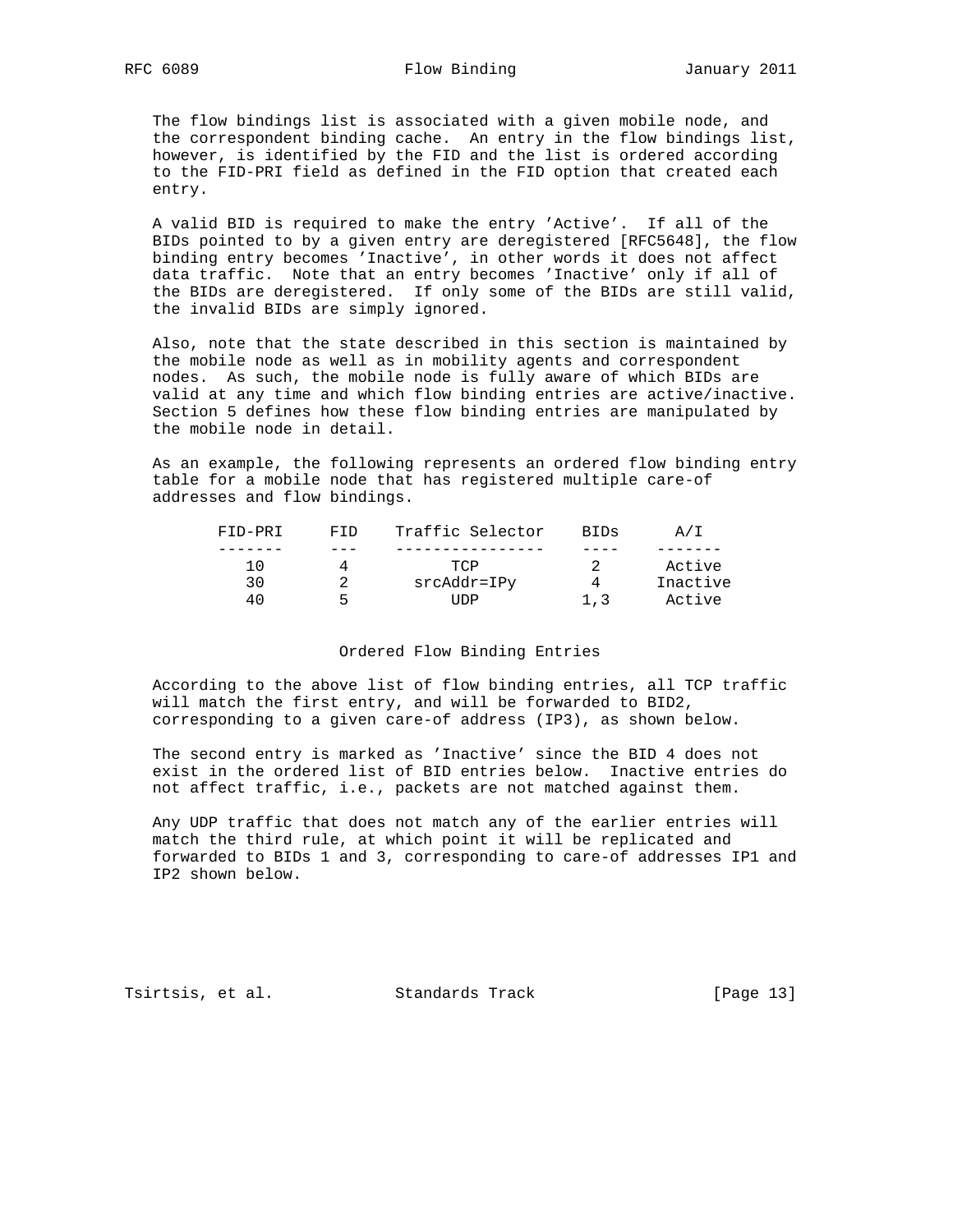Finally, any remaining packets that do not match any of the entries above will be simply forwarded to the care-of address indicated by the highest order BID in the table below. In the example, such packets will be forwarded to BID1 corresponding to care-of address IP1.

| BID-PRI | BID    | CoA             |
|---------|--------|-----------------|
|         | ---    | ---             |
| 20      |        | T D´            |
| っぃ      |        | IP <sub>2</sub> |
| 2 N     | $\sim$ | רם T            |

### Ordered BID Entries

 Mobility agent and corresponding node implementations should take care to avoid flow binding rules affecting the fundamental operation of Mobile IPv6 and its extensions. In particular, flow binding rules MUST NOT apply to Mobile IPv6 signaling generated by mobility agents and corresponding nodes communicating with a given mobile node, since that could adversely affect the operation of the protocol. Other, non-MIPv6 traffic generated by these entities SHOULD be matched against the mobile node's flow binding rules as normal.

- 5. Protocol Operations
- 5.1. General

 This specification introduces a flow bindings list of entries and an ordered list of flow binding identifiers, allowing mobile nodes to associate flow binding policies with the registered care-of addresses.

 The flow identification mobility option defines how the mobile node can control a set of flow binding entries maintained in a mobility agent, or correspondent node.

 This specification allows mobile nodes to direct flows to a particular care-of address. The granularity of what constitutes a flow depends on the traffic selector used.

 The remainder of this section discusses how mobile nodes can use the options and sub-options defined in this document when sending binding updates to the correspondent node, home agent, or mobility anchor point. In addition, refresh, deletion, and modification of flow binding entries are all discussed below.

Tsirtsis, et al. Standards Track [Page 14]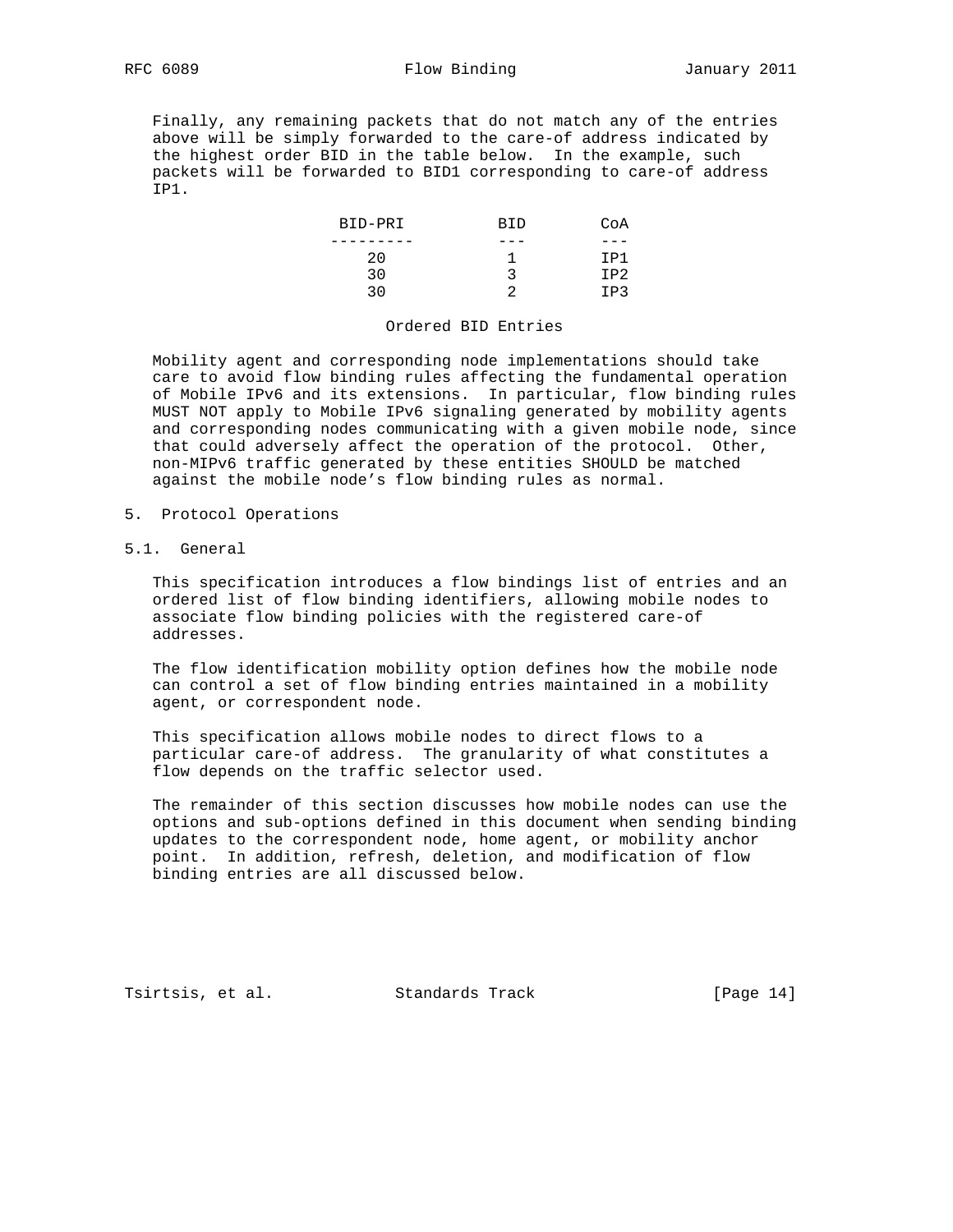## 5.1.1. Preferred Care-of Address

 Any node that supports this specification MUST maintain an ordered list of care-of addresses for each mobile node for which it maintains a list of flow bindings. The ordered list of care-of addresses is built based on the BID-PRI field of the binding identifier mobility option (see Section 4.1).

 The ordered list of BIDs is used to determine how to forward a packet to a given mobile node when the packet does not match any of the flow binding entries defined in Section 4.3. A packet that does not match any of the flow binding entries SHOULD be forwarded to the care-of address identified by the BID with the highest priority, i.e., lowest BID-PRI value.

5.2. Mobile Node Considerations

 This specification allows the mobile node to maintain several bindings with its mobility agent and correspondent nodes, and it allows it to direct packets to different care-of addresses according to flow bindings.

 The mobility agent and correspondent node list of flow bindings is manipulated by the mobile node, via flow identification and flow summary mobility options included in binding update messages. Each flow binding update can add, modify, refresh, or delete a given binding. More than one flow identification mobility option MAY be included in the same binding update, but each of them MUST include a different FID. In other words, two flow identification options in the same message cannot be about the same flow binding.

 All flow binding state MUST be refreshed in every binding update the mobile node sends. Any previously registered flow binding that is not included in a given binding update will be deleted. So, any flow bindings that are not added or modified by a flow identification mobility option, but have previously registered and need to be maintained, MUST be included in a flow summary mobility option.

#### 5.2.1. Sending BU with BID Options

 This specification (see Section 4.1) updates the definition of the binding identifier mobility option, originally defined in [RFC5648]. According to this specification, the BID option includes a BID-PRI field assigning each registered care-of address a priority, and thus places them in an ordered list, as also described in Section 4.3.

 To ensure backwards compatibility with [RFC5648], for the purpose of this specification, the field BID-PRI MUST NOT be set to zero.

Tsirtsis, et al. Standards Track [Page 15]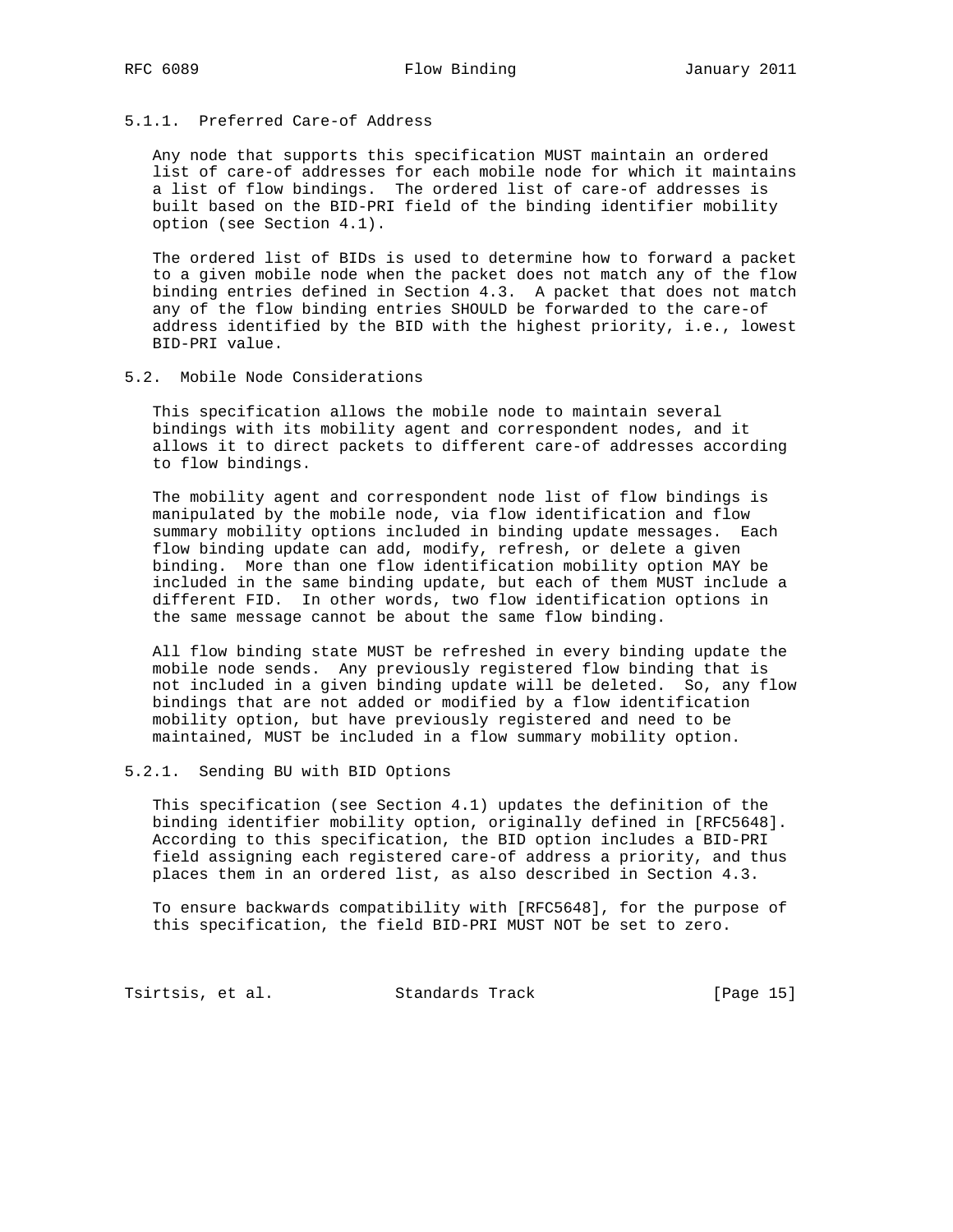Receiver implementation of this specification will take a BID-PRI field of value zero as an indication that this is a BID option of the format defined in [RFC5648].

 Mobile nodes supporting this specification MUST use the BID option format defined in Section 4.1. Mobile nodes MUST also register all care-of addresses using the updated BID option format, either in the same BU as any flow identification mobility options using them or in earlier BUs.

- 5.2.2. Sending BU with Flow Identification Mobility Options
- 5.2.2.1. New Flow Bindings

 When adding a new flow binding, a mobile node sends the flow identification mobility option in the binding update, with the FID field set to a value that is not already present in the list of flow binding entries maintained by the receiver. The care-of address(es) associated with each flow identification mobility option in the binding update must be logically registered by this binding update, or must have already been registered by the receiver of the binding update in an earlier binding update, as defined in Section 5.2.1.

 The flow identification mobility option MUST include a unique flow identifier in the FID field. The FID need only be unique for the receiver of the binding update and for the same sender, i.e., the same FID can be used across different receivers of the binding update, for the same sender. The FID-PRI field is set to the desired unique priority of the FID, defining the order of the flow binding to be added in the list of flow binding entries, as defined in Section 4.3. The Status field is set to zero in all binding update messages.

 Since this flow identification mobility option is requesting the addition of a new flow binding in the list of flow bindings maintained by the receiver, the mobile node MUST include exactly one traffic selector sub-option (see Section 4.2.1.4) describing the flow associated with the new flow binding. The TS Format field of the traffic selector sub-option MUST be set to the non-zero value of the format used by the mobile node.

 The mobile node MUST also include exactly one BID reference sub option (see Section 4.2.1.3) to associate the flow binding with a given set of BIDs and corresponding CoAs.

Tsirtsis, et al. Standards Track [Page 16]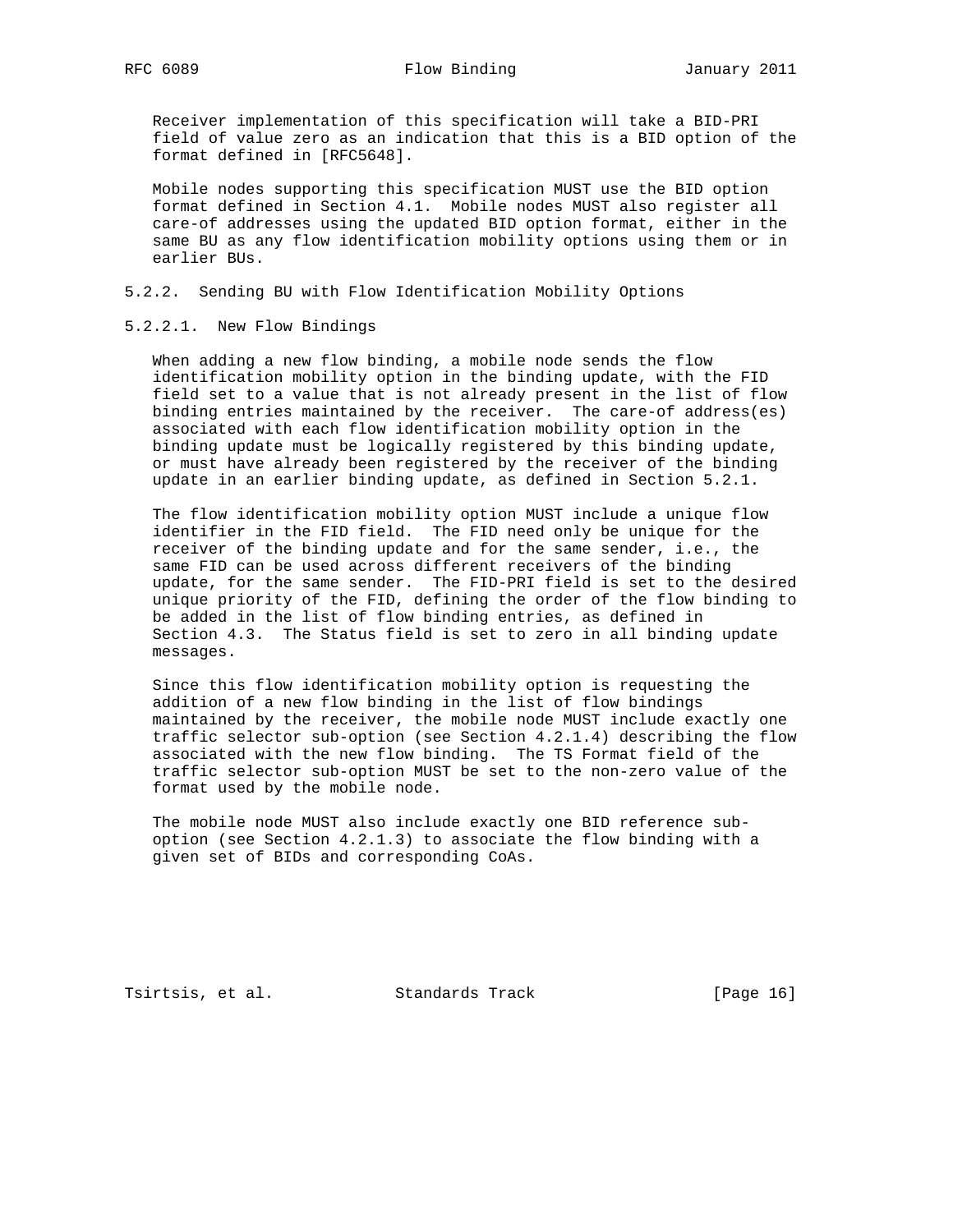# 5.2.2.2. Updating Flow Bindings

 Flow binding modification is essentially a process where parameters associated with an existing flow binding in the list of flow binding entries are replaced by parameters included in the flow identification mobility option, and the same FID is maintained. With this procedure, the mobile node can change the priority, the BID(s), and/or the traffic selector associated with a flow binding.

 To modify an existing flow binding, the mobile node MUST send a binding update with a flow identification option, with the FID field set to one of the FID values already in the list of flow binding entries. The FID-PRI field MUST be set to the priority value for the flow binding entry. The Status field is set to zero since this option is in a binding update.

 The mobile node MAY include exactly one traffic selector sub-option (see Section 4.2.1.4) describing the updated flow to be associated with the flow binding. The mobile node MAY, however, omit the traffic selector sub-option if it wants the traffic selector currently associated with the flow binding entry identified by the FID field to be maintained.

 The mobile node MAY include exactly one binding reference sub-option (see Section 4.2.1.3) to associate the existing flow binding with a new set of CoAs. The mobile node MAY omit the binding reference sub option if it wants the BIDs currently associated with the flow binding entry identified by the FID field to be maintained.

 Note that it is also possible for the mobile node to effectively modify the effect of a flow binding entry without actually changing the entry itself. This can be done by changing the CoA associated with a given BID, which is a process defined in detail in [RFC5648].

5.2.3. Sending BU with a Flow Summary Option

 When the mobile node sends a binding update, it MUST refresh all flow bindings it wants to maintain even if it does not want to change any of their parameters.

 To refresh an existing flow binding, the mobile node MUST send a binding update with a flow summary option. The flow summary option MUST include one or more FID fields, as indicated in Section 4.2.2. Each FID field included MUST be set to one of the FID values already in the list of flow binding entries. Each flow summary mobility option can identify up to 127 FIDs, so more than one such option can

Tsirtsis, et al. Standards Track [Page 17]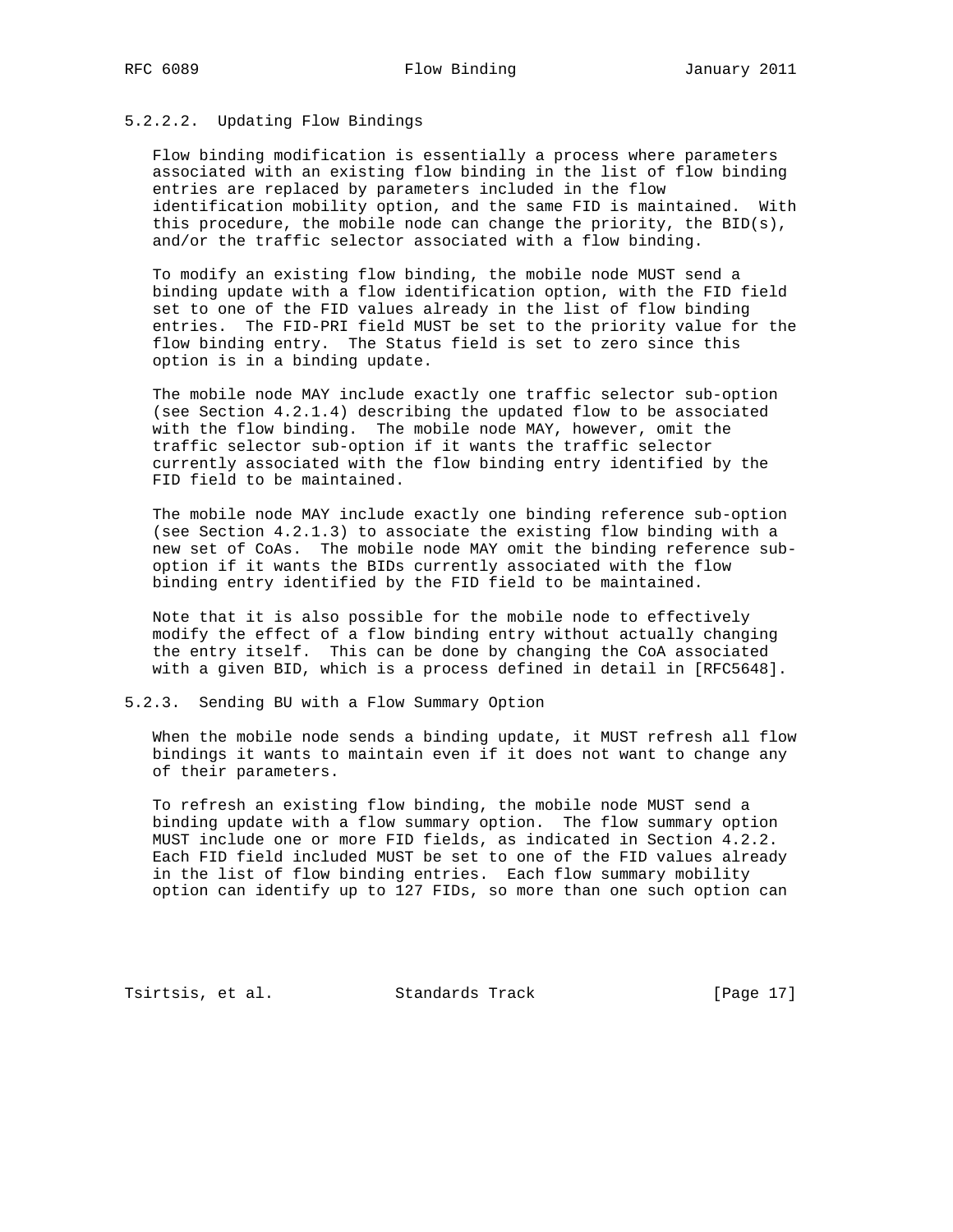be included in a binding update message as required. A given FID SHOULD NOT be included more than once in all of the flow summary mobility options included in a given binding update message.

 Any flow bindings (active or inactive) that are not identified in a binding update will be removed from the list of flow binding entries.

 Note that any inactive flow bindings, i.e., flow bindings without associated BIDs that are marked as 'Inactive' in the list of flow binding entries (see Section 4.3), MUST also be refreshed, or modified, to be maintained. If they are not included in a BU message, they will be removed.

5.2.4. Removing Flow Bindings

 Removal of flow binding entries is performed implicitly by omission of a given FID from a binding update.

 To remove a flow binding, the MN simply sends a binding update message that includes flow identification and flow summary mobility options for all the FIDs that need to be refreshed, modified, or added, and simply omits any FIDs that need to be removed.

 Note that a mobile node can also render a flow binding inactive by removing the BIDs associated with it, without removing the flow binding itself. The procedure for removing a BID is defined in detail in [RFC5648].

 When all the BIDs associated with a flow binding are removed, the flow binding MUST be marked as 'Inactive' in the list of flow binding entries, as shown in Section 4.3. In other words, the state associated with the flow binding MUST be maintained, but it no longer affects the mobile node's traffic. The MN can return an inactive flow binding to the active state by using the flow binding modification process, described in Section 5.2.2.2, to associate it again with one or more valid BIDs.

#### 5.2.5. Returning Home

 This specification is compatible with the home registration procedures defined in [RFC3775] and [RFC5648]. More specifically, if the mobile node performs a deregistration in the [RFC3775] style, all of its bindings, including flow bindings are deleted. If the mobile node, however, performs a home registration in the [RFC5648] style, then the home link is associated with a specific BID and so, as far as this specification is concerned, it is treated as any other link associated with a given BID.

Tsirtsis, et al. Standards Track [Page 18]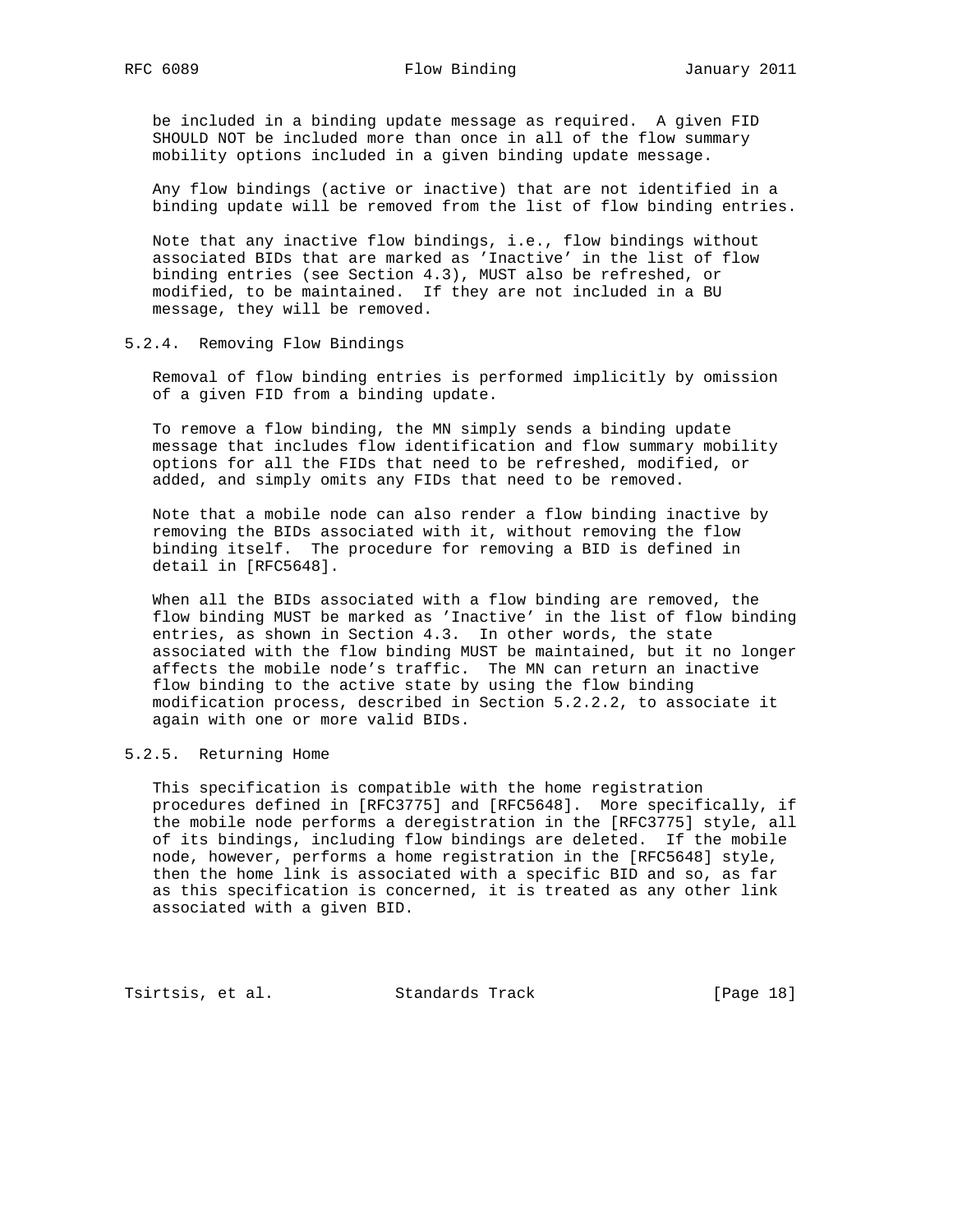## 5.2.6. Receiving Binding Acknowledgements

 According to [RFC3775], all nodes are required to silently ignore mobility options not understood while processing binding updates. As such, a mobile node receiving a Binding Acknowledgement message in response to the transmission of a binding update message MUST determine if the Binding Acknowledgement message contains a copy of every flow identification mobility options included in the binding update. A Binding Acknowledgement without flow identification option(s), in response to a binding update with flow identification mobility option, would indicate the inability (or unwillingness) on behalf of the source node to support the extensions presented in this document.

 If a received Binding Acknowledgement contains a copy of each flow identification mobility option that was sent within the binding update, the Status field of each flow identification option indicates the status of the flow binding on the distant node.

5.2.7. Return Routability Procedure

 A mobile node may perform route optimization with correspondent nodes, as defined in [RFC3775]. Route optimization allows a mobile node to bind a care-of address to a home address in order to allow the correspondent node to direct the traffic to the current location of the mobile node. Before sending a binding update to correspondent node, the Return Routability Procedure needs to be performed between the mobile node and the correspondent node. This procedure is not affected by the extensions defined in this document.

## 5.3. HA, MAP, and CN Considerations

 This specification allows the mobility agents (home agents and mobility anchor points), and correspondent nodes to maintain several flow bindings for a given home address and to direct packets to different care-of addresses according to flow bindings. This section details the home agent operations necessary to implement this specification. These operations are identical for MAPs and CNs, unless otherwise stated.

 Note that route optimization is only defined for mobile nodes (MIPv6 [RFC3775]) and not mobile routers (NEMOv6 [RFC3963]). Thus, these sections only apply to correspondent nodes with respect to mobile nodes and not mobile routers.

Tsirtsis, et al. Standards Track [Page 19]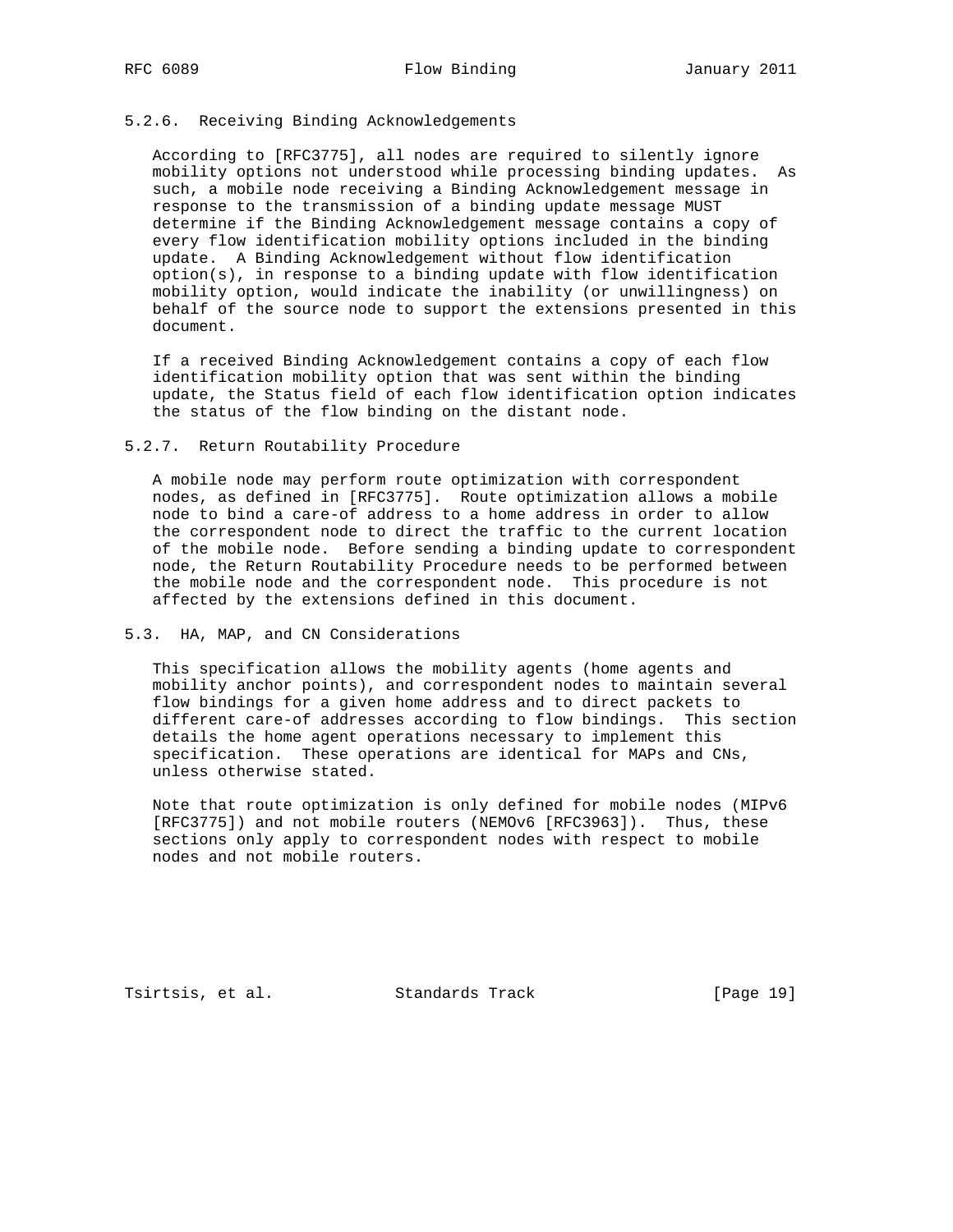# 5.3.1. Handling Binding Identifier Mobility Options

 This specification (see Section 4.1) updates the definition of the binding identifier mobility option, originally defined in [RFC5648]. According to this specification, the BID option includes a BID-PRI field assigning each registered care-of address a priority, and thus places them in an ordered list (see Section 4.3).

 Home agents receiving BUs including BID options and flow identification options MUST logically process BID options first. This is because BID reference sub-options included in the flow identification mobility options might refer to BIDs defined in BID options included in the same message.

 The BID option is processed as defined in [RFC5648], but then the BID to care-of address mapping is placed in an ordered list according to the BID-PRI field of the BID option.

 Binding identifier registrations and deregistrations indirectly affect the MN's flow binding entries. The home agent MUST update the flow binding entries table accordingly as BIDs are added or removed (as per [RFC5648]). For example, as discussed in Section 4.3, if all of the BIDs associated with a given flow binding entry are removed (i.e., become invalid) the entry MUST be marked as 'Inactive'. While if any of the invalid BIDs associated with an inactive flow binding entry are registered (i.e., become valid), the entry MUST be marked as 'Active'.

#### 5.3.2. Handling Flow Identification Mobility Options

 When the home agent receives a binding update that includes at least one flow identification mobility option, it first performs the operation described in section 10.3.1 of RFC 3775, followed by the operations defined in Section 5.3.1 of this document.

 Home agents that do not support this specification will ignore the flow identification mobility options and all their sub-options, having no effect on the operation of the rest of the protocol.

 If the binding update is accepted, and the home agent is willing to support flow bindings for this MN, the home agent checks the flow identification mobility options.

 If more than one flow identification mobility option in the same BU has the same value in the FID field, all the flow identification mobility options MUST be rejected.

Tsirtsis, et al. Standards Track [Page 20]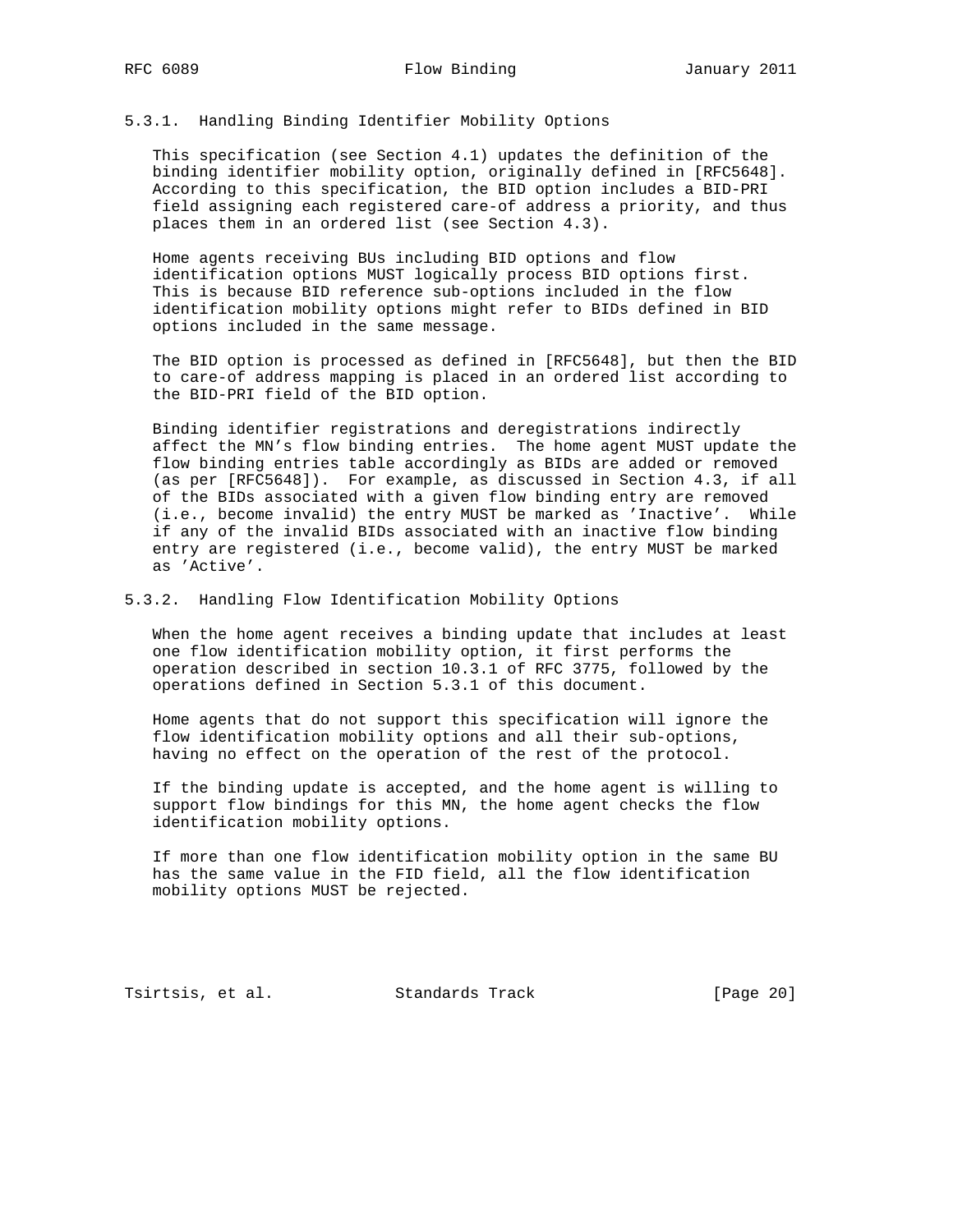If all FID fields have different values the flow identification mobility options can be processed further and in any order, as defined by the following subsections.

5.3.2.1. Handling New FIDs

 If the FID field of the flow identification mobility option is not already present in the list of flow binding entries for this mobile node, then this is a request for a new entry.

 If the flow identification mobility option does not include a traffic selector sub-option, the home agent MUST reject this request by copying the flow identification mobility option in the Binding Acknowledgement (BA) and setting the Status field to the value defined in Figure 2 for "Flow identification option malformed".

 If the flow identification option does include a traffic selector sub-option, but the format indicated in the TS Format field is not supported, the home agent MUST reject this request by copying the flow identification mobility option in the BA, and setting the Status field to the value defined in Figure 2 for "Traffic Selector format not supported".

Then, the home agent MUST check the binding reference sub-option.

 If the binding reference sub-option is not included, the home agent MUST reject this request by copying the flow identification mobility option in the BA and setting the Status field to the value defined for "Flow identification mobility option malformed" in Section 4.2.

 If the binding reference sub-option is present and includes one or more BIDs that are not present in the binding cache of the mobile node, the home agent MUST reject this request by copying the flow identification option in the BA and setting the Status field to the value defined for "BID not found" in Section 4.2.

 If the binding reference sub-option is present and includes one or more BIDs, and the BIDs exist in the mobile node's binding cache, the home agent SHOULD add a new entry in the mobile node's list of flow binding entries, as defined below.

 When the home agent decides to add an entry in the mobile node's list of flow binding entries, as discussed above, it MUST do it according to the following rules: the entry MUST be placed according to the order indicated by the FID-PRI field of the flow identification mobility option and it MUST include:

Tsirtsis, et al. Standards Track [Page 21]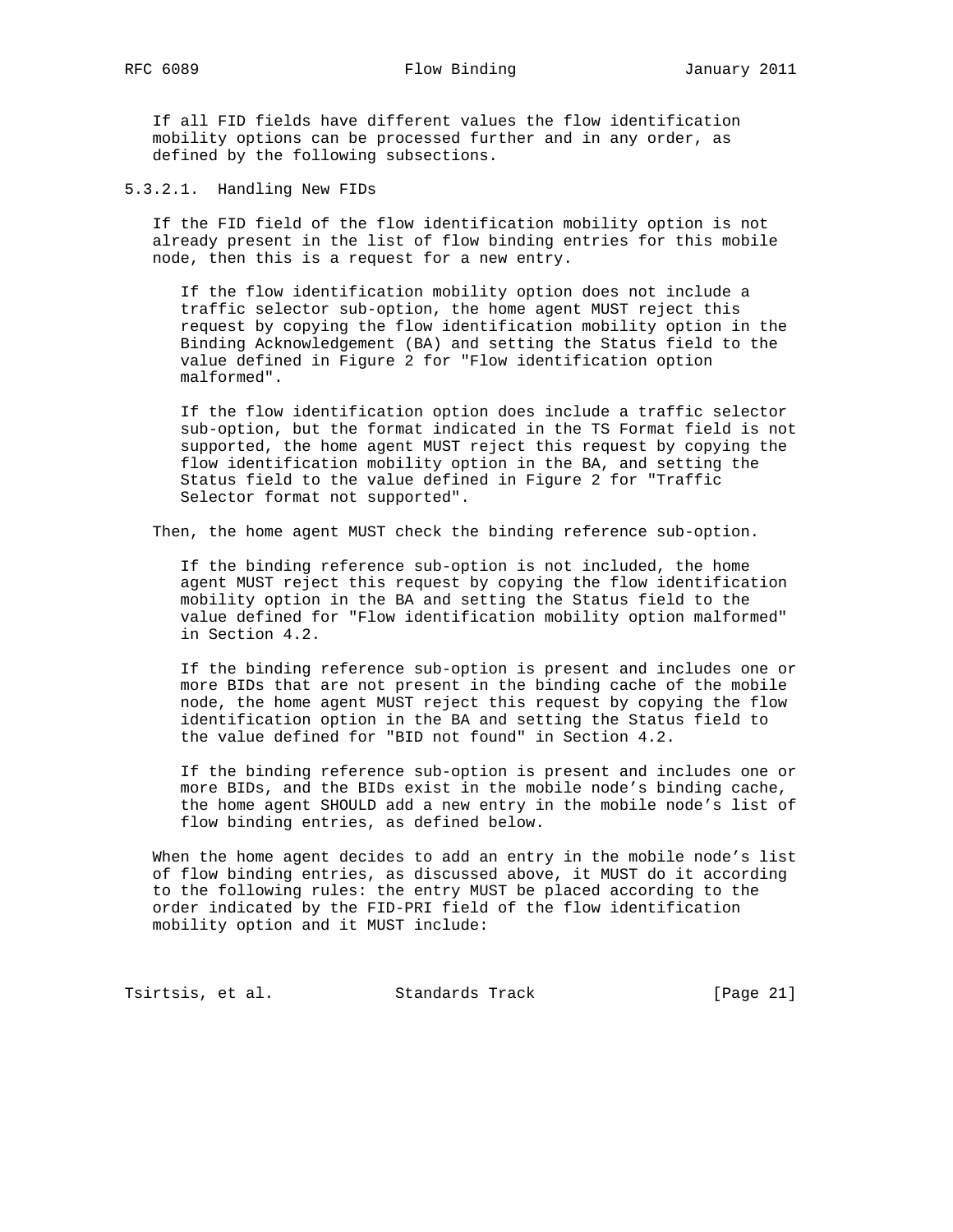the FID as a key to the entry,

the traffic selector included in the corresponding sub-option,

the BIDs indicated in the binding reference sub-option, and

the entry MUST be marked as 'Active', as shown in Section 4.3.

#### 5.3.2.2. Handling Known FIDs

 If the FID field of the flow identification mobility option is already present in the list of flow binding entries for this mobile node, then this is a request to update the existing entry.

 The flow binding modification is essentially a process where parameters associated with an existing flow binding entry are replaced by the parameters included in a flow identification mobility option with the same FID as the existing entry.

 The home agent MUST change the priority of the entry according to the FID-PRI field of the flow identification mobility option.

 Since this flow identification mobility option is designed to update an existing entry, it may or may not include a traffic selector sub option. Specifically:

 if a traffic selector sub-option is not included in the flow identification mobility option, then the traffic selector already associated with entry MUST be maintained;

 otherwise, the traffic selector in the entry MUST be replaced by the traffic selector in the sub-option.

 Since this flow identification mobility option is designed to update an existing entry, it may or may not include a binding reference sub option. Specifically:

 if a binding reference sub-option is not included in the flow identification mobility option, then the BIDs already associated with entry MUST be maintained;

 otherwise, the BIDs in the entry MUST be replaced by the BIDs in the sub-option.

Tsirtsis, et al. Standards Track [Page 22]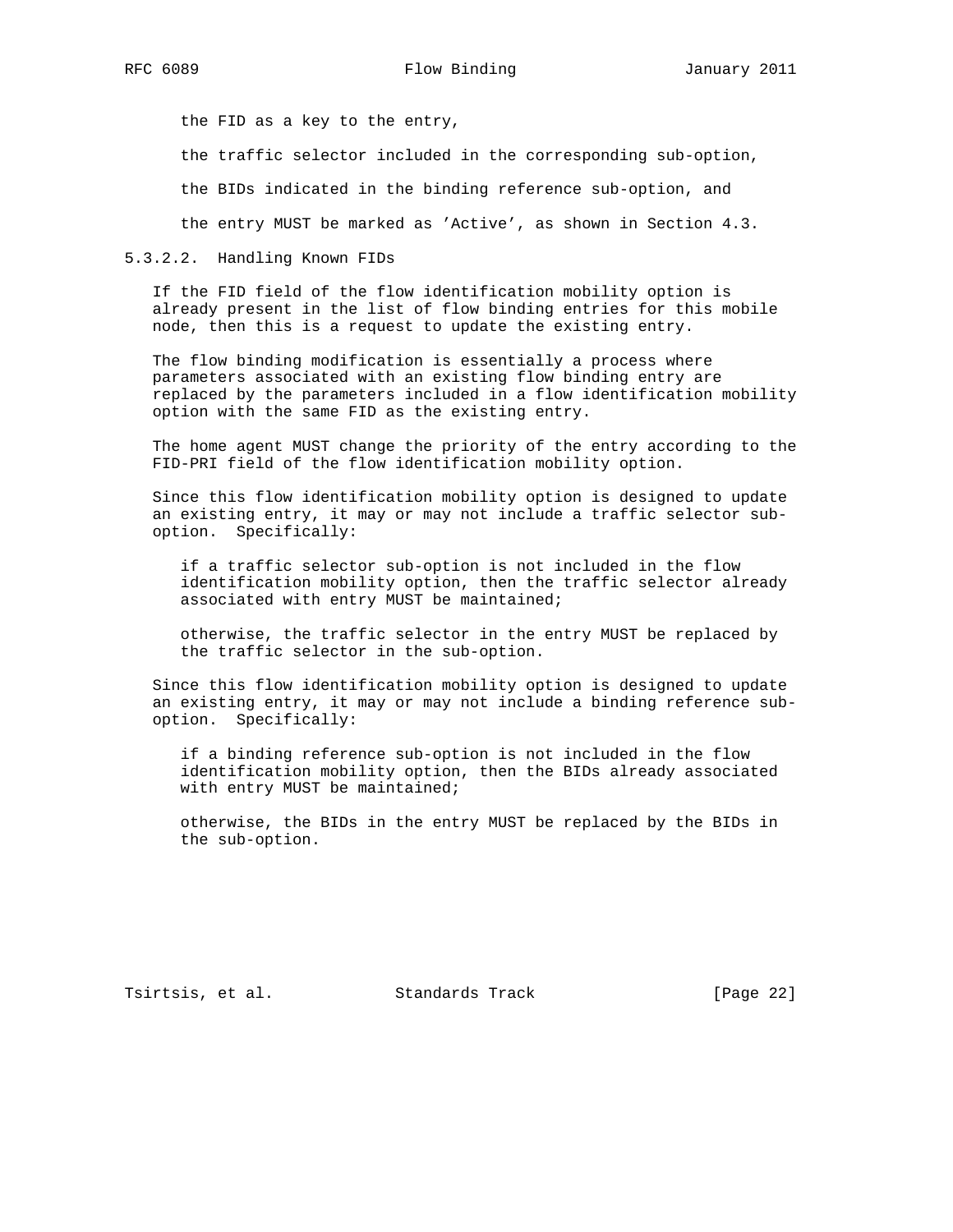## 5.3.3. Handling Flow Summary Mobility Option

 When the home agent receives a binding update that includes flow summary mobility options, it first performs the operation described so far in Section 5.3.

 If the value of any of the FID fields included in a flow summary mobility option is not present in the list of flow binding entries for this mobile node, the home agent MUST reject this flow binding refresh by including a flow identification mobility option in the BA for each FID that is not found, and by setting the FID field to the value of the FID that is not found and the Status field to the value defined for "FID not found" in Section 4.2.

 If the value of the FID field is present in the mobile nodes list of flow binding entries the, home agent SHOULD refresh the flow binding entry identified by the FID without changing any of the other parameters associated with it.

 If a given FID is included more than once in the same or different flow summary mobility options in the same binding update message, the duplicates can be simply ignored.

 Note that, an [RFC3775] deregistration binding update (with a zero lifetime) would result in deleting all bindings, including all flow bindings regardless of the presence of flow summary mobility options. A binding update (with a zero lifetime) would result in deleting all bindings, including all flow bindings regardless of the presence of flow summary mobility options. A specific binding deregistration, however, as defined in [RFC5648] (with lifetime of zero and one or more binding identifier mobility options identifying specific BIDs) does not remove all the bindings for the MN, and thus it SHOULD include flow summary mobility options to maintain the flow bindings that need to be preserved.

5.3.4. Flow Binding Removals

 Removal of flow bindings is performed implicitly by omission of a given FID from a binding update.

 When a valid binding update is received, any registered FIDs that are not explicitly referred to in a flow identification mobility option or in a flow summary mobility option, in the same binding update, MUST be removed from the list of flow binding entries for the mobile node.

Tsirtsis, et al. Standards Track [Page 23]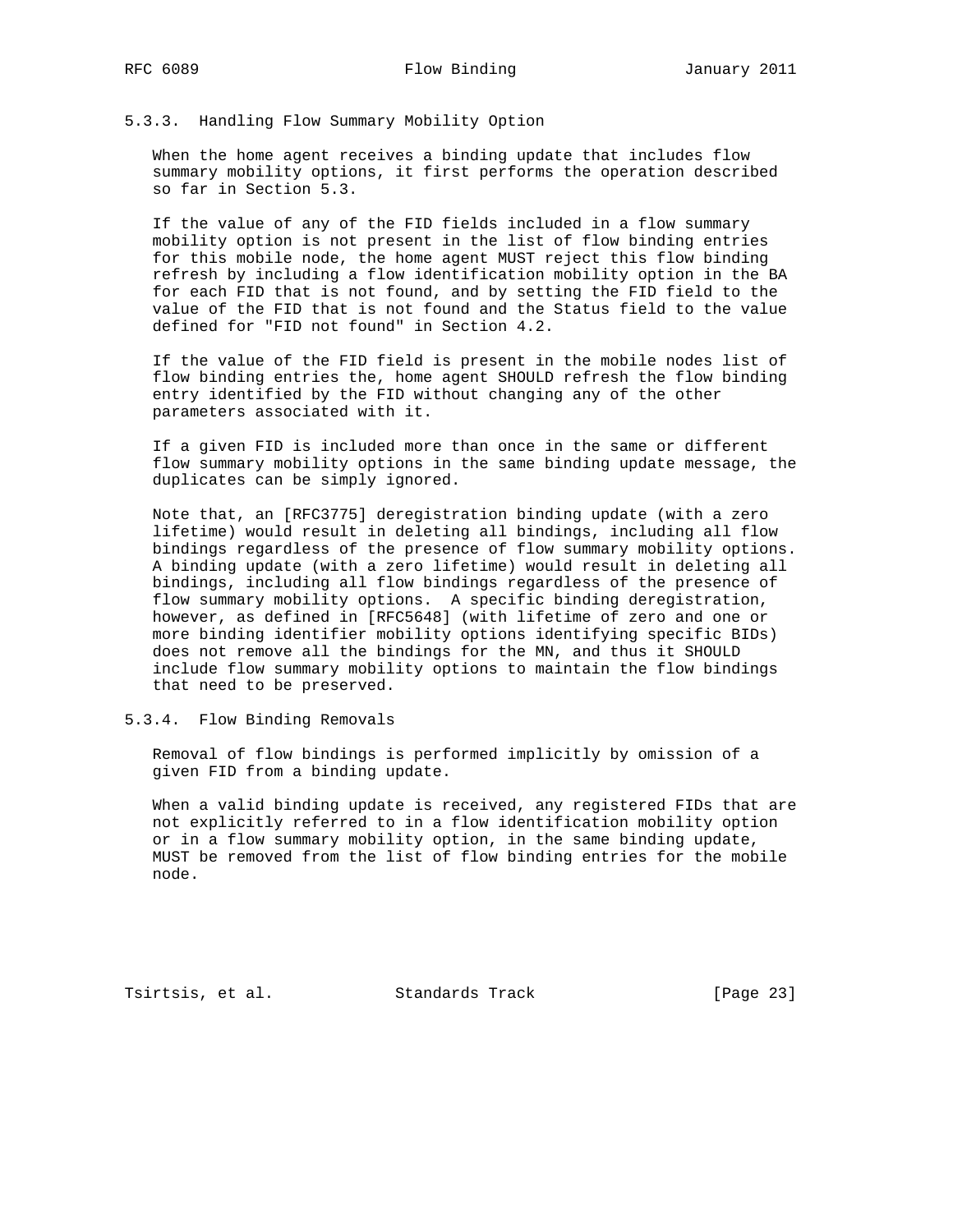# 5.3.5. Sending Binding Acknowledgements

 Upon the reception of a binding update, the home agent is required to send back a Binding Acknowledgement. The status code in the Binding Acknowledgement must be set as recommended in [RFC3775]. This status code does not give information on the success or failure of flow bindings.

 In order to inform the mobile node about the status of the flow binding(s) requested by a mobile node, flow identification options SHOULD be included in the Binding Acknowledgement message. Specifically, the home agent SHOULD copy each flow identification mobility option received in the binding update and set its status code to an appropriate value. Note that the home agent does not need to respond specifically regarding FIDs included in a flow summary mobility option but only to those in flow identification mobility options. If an operation requested in a flow identification option by a mobile node is performed successfully by the home agent, the Status field on the copied flow identification mobility option in the BA, SHOULD be set to the value defined for "Flow binding successful" in Section 4.2; otherwise, it SHOULD be set to one of the rejection codes also defined in Section 4.2. Section 5.3.2 identifies a number of cases where specific error codes should be used.

 Home agents that support this specification MAY refuse to maintain flow bindings by setting the Status field of any flow identification mobility options to the value defined for "Administratively prohibited" in Section 4.2, or by just ignoring all the flow binding options.

 Note that BID options and their Status field are handled as defined in [RFC5648]. The BID-PRI field in a BID option included in the Binding Acknowledgement is copied from the BID-PRI field of the corresponding BID option in the binding request.

## 5.3.6. Packet Processing

 This section defines packet processing rules according to this specification. This specification does not change any of the packet interception rules defined in [RFC3775] and [RFC5555]. These rules apply to HAs, MAPs, and CNs as part of the routing process for any packet with a destination address set to a valid home address of the mobile node. For nodes other than CNs, this also applies to packets with a destination address set to an address under any of the registered prefixes. These rules apply equally to IPv6 packets as well as to IPv4 packets as per [RFC5555].

Tsirtsis, et al. Standards Track [Page 24]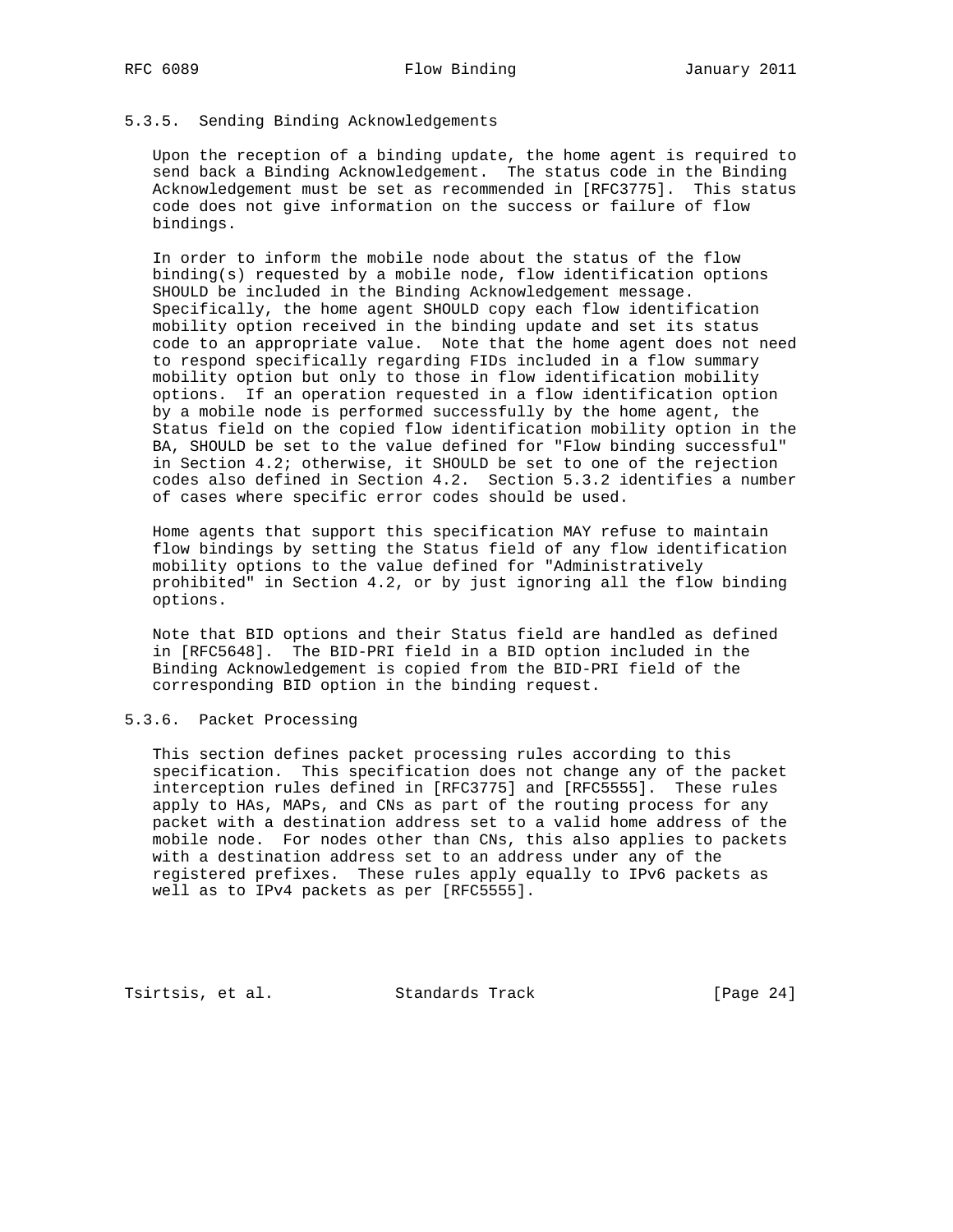Before a packet is forwarded to the mobile node, it MUST be matched against the ordered list of flow bindings stored in the list of flow binding entries for this mobile node (see Section 4.3). A match is attempted with the traffic selector included in the first line (highest order) of the table. The first entry that creates a match defines how the packet is routed. When a packet matches the traffic selector of a given entry, a copy of the packet is forwarded to each of the care-of addresses associated with the BIDs indicated in the same line of the table.

 If any of the BIDs indicated does not correspond to a valid care-of address, e.g., the BID was deregistered then, that BID has no effect on the traffic. In other words, packets matching the flow binding are forwarded to the remaining BIDs, pointing to registered care-of addresses. If none of the BIDs pointed to in a flow binding entry is valid, then the entry is considered to be inactive (as defined in Section 4.3) and is skipped. In other words, packets should not be matched against that entry.

 If a packet does not match any of the active flow binding entries for the given MN, the packet SHOULD be forwarded to the highest order care-of address, i.e., the one associated with the BID with the lowest BID-PRI.

 If a packet is fragmented, only the first fragment contains all IP and transport layer headers, while subsequent fragments only contain an IP header without transport layer headers. For this reason, it is possible that subsequent fragments do not match the same traffic selector as the initial fragment of such a packet. Unless specific measures are taken, the likely outcome is that the initial fragment is routed as the MN intended while subsequent fragments are routed differently, and probably based on the default flow binding. HAs, MAPs, and CNs SHOULD take care to forward all fragments of a given packet the same way, and in accordance to the flow binding matching the first fragment of said packet. This should be possible given the fact that fragment headers include enough information to identify a fragment as part of a specific packet, but the details of how this is ensured are implementation specific and are not defined in this specification.

6. MTU Considerations

 The options and sub-options defined in this specification add to those defined in [RFC3775] and other related specifications, all of which potentially add to the size of binding update messages. Implementations SHOULD take care to minimize fragmentation by forming binding updates that are shorter than what the path MTU allows whenever possible.

Tsirtsis, et al. Standards Track [Page 25]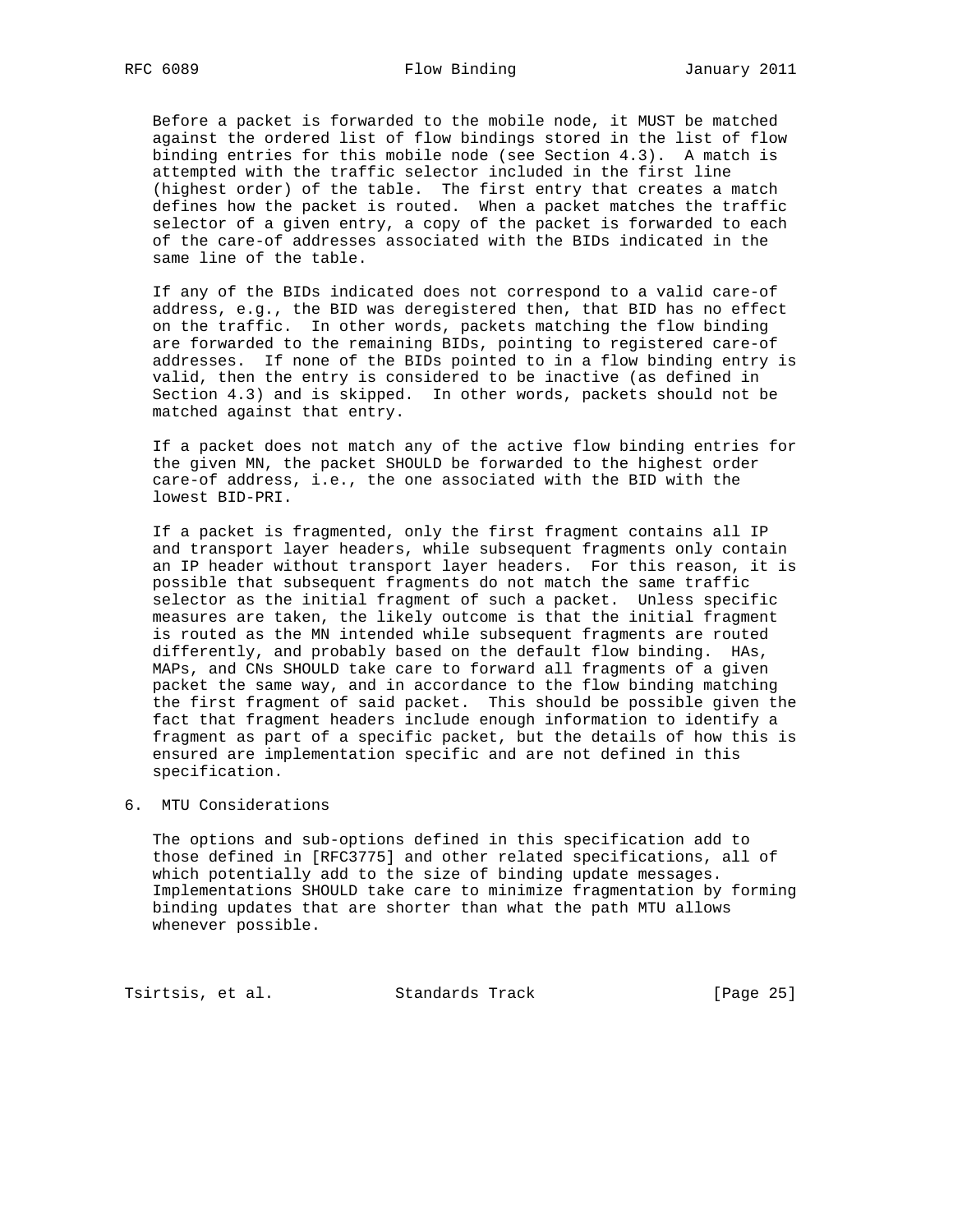This specification offers a number of mechanisms for reducing the size of binding updates. The operations defined in this specification that require the most verbose options are those registering new BIDs, Section 4.1, and identifying new flows, Section 4.2.1.4. Implementations are encouraged to keep binding updates to sizes below that of the path's MTU by making full use of the BID reference sub-option, Section 4.2.1.3, and flow summary option, Section 4.2.2, which allows them to refer to already registered care-of addresses and flow bindings, while registering new ones in subsequent binding update messages.

## 7. Security considerations

 This document introduces a new option that adds more granularity to the binding update and acknowledgement messages defined in [RFC3775], [RFC5555], and [RFC3963], so it inherits the security considerations discussed in these documents. The new option allows the mobile node to associate some flows to one interface and other flows to another interface. Since the flow identification mobility option is part of the mobility header, it uses the same security as the binding update, whether it is sent to a mobility agent or to a correspondent node.

 This specification does not open up new fundamental lines of attack on communications between the MN and its correspondent nodes. However, it allows attacks of a finer granularity than those on the binding update. For instance, the attacker can divert or replicate flows of special interest to the attacker to an address of the attacker's choosing, if the attacker is able to impersonate the MN or modify a binding update sent by the MN. Hence, it becomes doubly critical that authentication and integrity services are applied to binding updates.

 Finally, when the optional anti-replay feature of Encapsulating Security Payload (ESP) [RFC4303] is employed and packets to/from different CoAs are sent on the same security association (SA), some packets could be discarded at the receiver due to the windowing mechanism used by this feature. Therefore, a sender SHOULD put traffic to/from different CoAs, but with the same HoA in the selector values, on different SAs to support Multiple Care-of Addresses appropriately. To permit this, the IPsec implementation SHOULD establish and maintain multiple SAs between a given sender and receiver, with the same selectors. Distribution of traffic among these parallel SAs to support Multiple Care-of Addresses is locally determined by the sender and is not negotiated by the Internet Key Exchange version 2 (IKEv2) protocol [RFC5996]. The receiver will process the packets from the different SAs without prejudice.

Tsirtsis, et al. Standards Track [Page 26]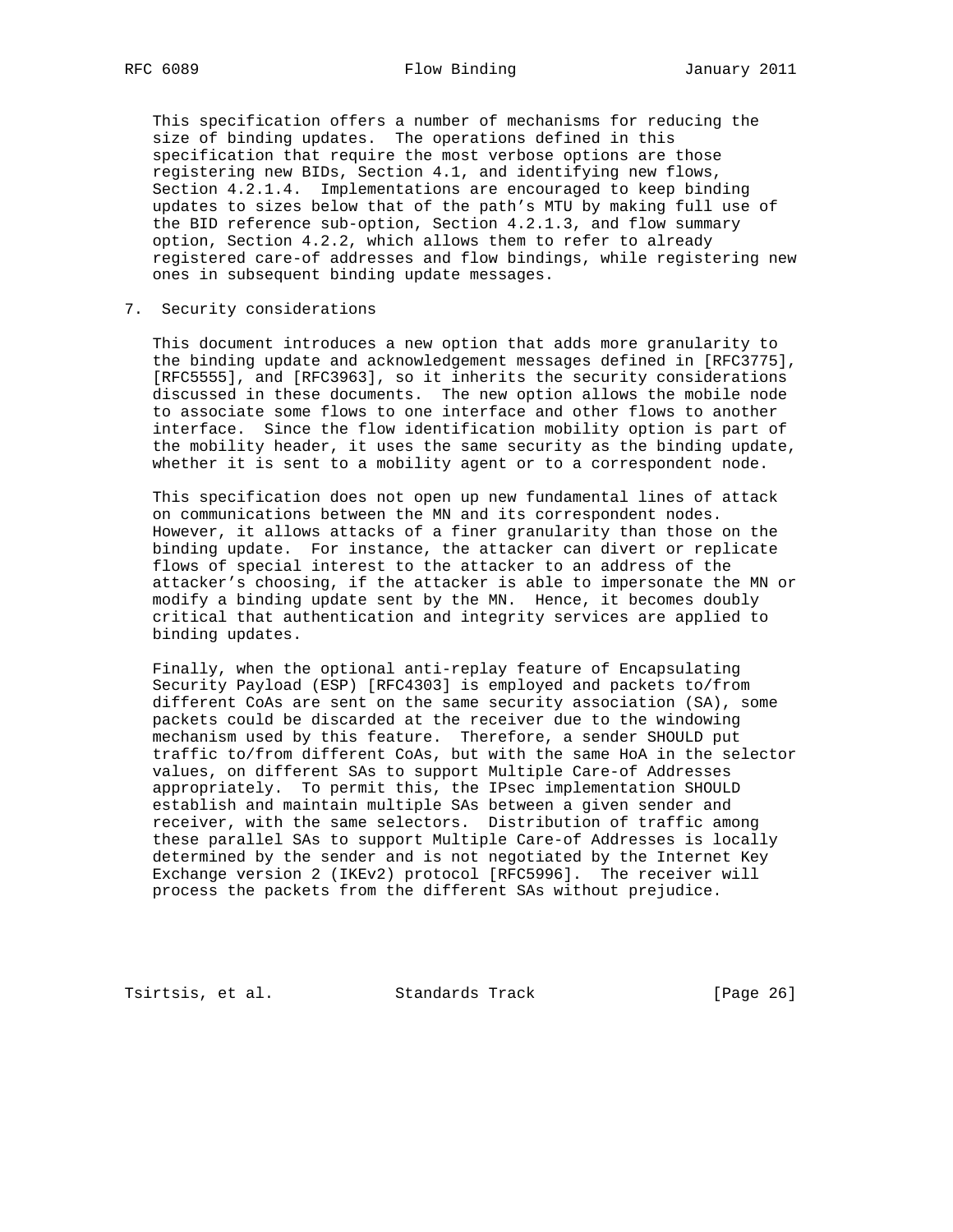## 8. IANA Considerations

 This specification requires the following IANA assignments on existing namespaces as well as the creation of some new namespaces.

 New Mobility Options [RFC3775]: This registry is available from http://www.iana.org under "Mobile IPv6 parameters". The following type numbers have been assigned for:

44 Flow Identification Mobility Option, defined in Section 4.2

45 Flow Summary Mobility Option, defined in Section 4.2.2

 A new "Flow Identification Mobility Option Status Codes" namespace has been created. The following 'Status' codes are defined in this specification, in Section 4.2:

0 Flow binding successful

 1-127 Unassigned. Available for success codes to be allocated via Standards Action or IESG Approval as per [RFC5226].

128 Administratively prohibited

129 Flow binding rejected, reason unspecified

130 Flow identification mobility option malformed

131 BID not found

132 FID not found

133 Traffic selector format not supported

 134-250 Unassigned. Available for reject codes to be allocated via Standards Action or IESG Approval as per [RFC5226].

 251-255 Reserved for experimental use. This small number of status codes should be sufficient for experiments with currently unforeseen error conditions.

Tsirtsis, et al. Standards Track [Page 27]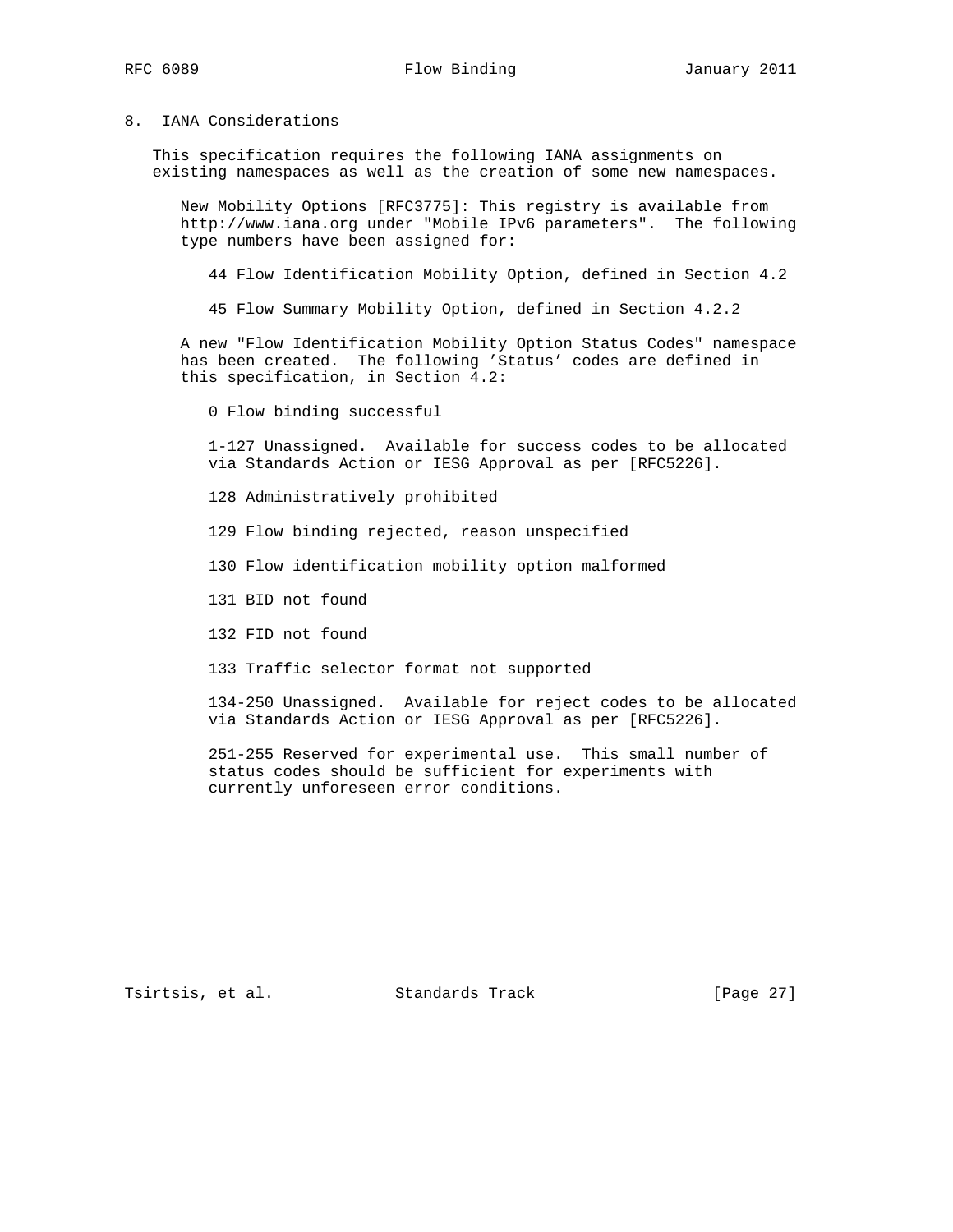# RFC 6089 **Flow Binding** January 2011

 A new "Flow Identification Sub-Options" namespace for the flow identification mobility option has been created. The sub-option space is defined in Figure 3. The following sub-option Type values are defined in this specification:

- 0 Pad
- 1 PadN
- 2 BID Reference
- 3 Traffic Selector

 4-250 Unassigned. Available for allocation based on Standards Action or IESG Approval as per [RFC5226].

 251-255 Reserved for experimental use. This small number of sub-option Types should be sufficient for experiments with additional parameters associated with a flow.

 A new "Traffic Selector Format" namespace for the traffic selector sub-option has been created. The traffic selector format space is defined by the TS Format field in Figure 5. The following values are defined in this specification:

0 Reserved

 1-250 Unassigned. Available for allocation based on Standards Action or IESG Approval as per [RFC5226].

 251-255 Reserved for experimental use. This small number of traffic selector format types should be sufficient for experiments with different ways of representing a traffic selector.

 Similar to the procedures specified for Mobile IPv6 [RFC3775] number spaces, future allocations from the new number spaces requires Standards Action or IESG Approval as per [RFC5226].

9. Contributors

 We would like to explicitly acknowledge the following person who coauthored one of the documents used as source material for this document.

Nikolaus A. Fikouras, niko@comnets.uni-bremen.de

Tsirtsis, et al. Standards Track [Page 28]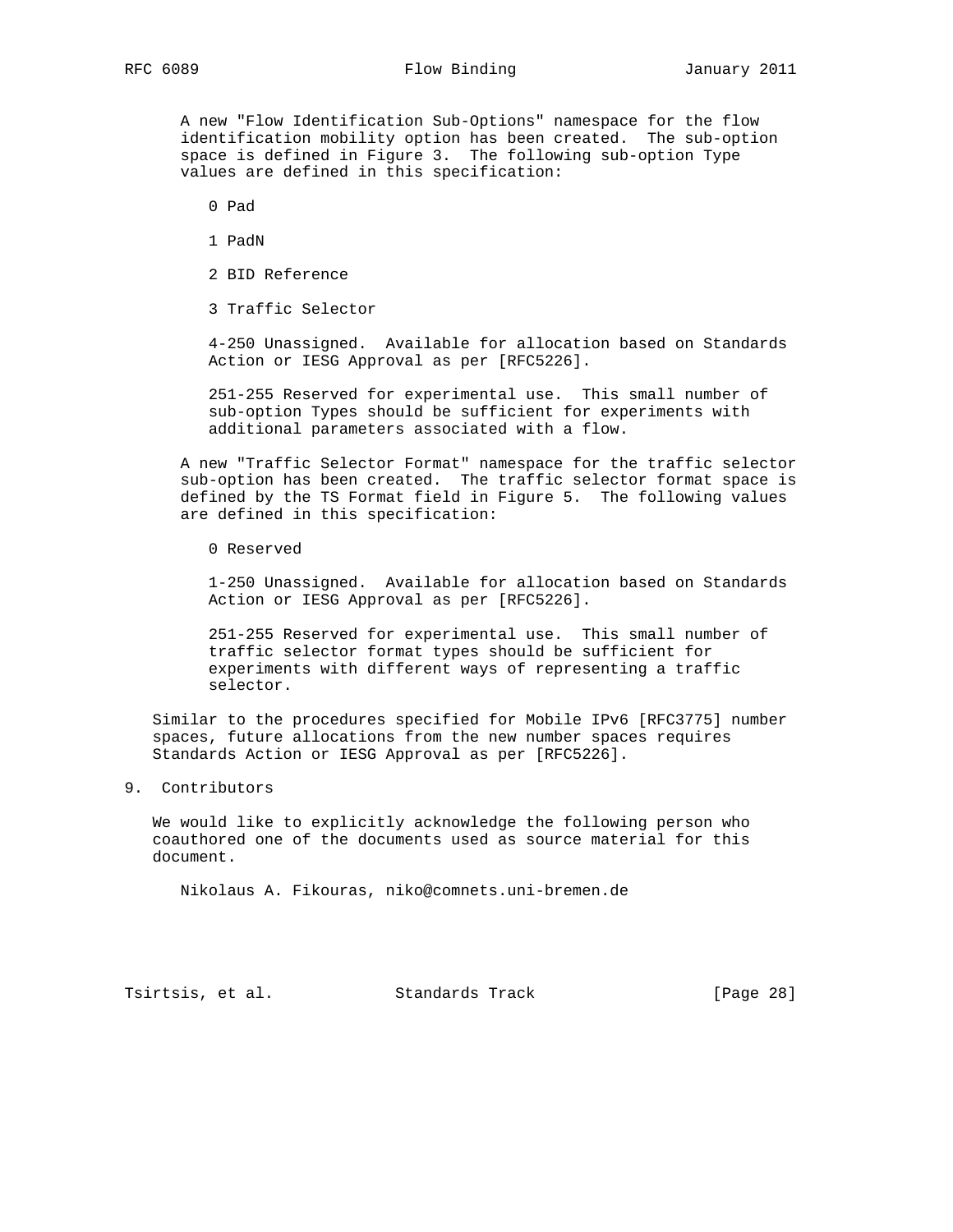10. Acknowledgements

 We would also like to acknowledge the following people in alphabetical order for their contributions to this specification: C. Castelluccia, D. Craig, K. ElMalki, K. Georgios, C. Goerg, C. Kaas- Petersen, J. Laganier, T. Noel, V. Park, F.-N. Pavlidou, P. Stupar. Also, Gabor Fekete for the analysis that led to the inclusion of the BID reference sub-option, and Henrik Levkowetz for suggesting support for other ways of describing flows.

- 11. References
- 11.1. Normative References
	- [RFC2119] Bradner, S., "Key words for use in RFCs to Indicate Requirement Levels", BCP 14, RFC 2119, March 1997.
	- [RFC3775] Johnson, D., Perkins, C., and J. Arkko, "Mobility Support in IPv6", RFC 3775, June 2004.
	- [RFC3963] Devarapalli, V., Wakikawa, R., Petrescu, A., and P. Thubert, "Network Mobility (NEMO) Basic Support Protocol", RFC 3963, January 2005.
	- [RFC5226] Narten, T. and H. Alvestrand, "Guidelines for Writing an IANA Considerations Section in RFCs", BCP 26, RFC 5226, May 2008.
	- [RFC5555] Soliman, H., "Mobile IPv6 Support for Dual Stack Hosts and Routers", RFC 5555, June 2009.
	- [RFC5648] Wakikawa, R., Devarapalli, V., Tsirtsis, G., Ernst, T., and K. Nagami, "Multiple Care-of Addresses Registration", RFC 5648, October 2009.
	- [RFC6088] Tsirtsis, G., Giaretta, G., Soliman, H., and N. Montavont, "Traffic Selectors for Flow Bindings", RFC 6088, January 2011.
- 11.2. Informative References
	- [RFC2702] Awduche, D., Malcolm, J., Agogbua, J., O'Dell, M., and J. McManus, "Requirements for Traffic Engineering Over MPLS", RFC 2702, September 1999.
	- [RFC3753] Manner, J. and M. Kojo, "Mobility Related Terminology", RFC 3753, June 2004.

Tsirtsis, et al. Standards Track [Page 29]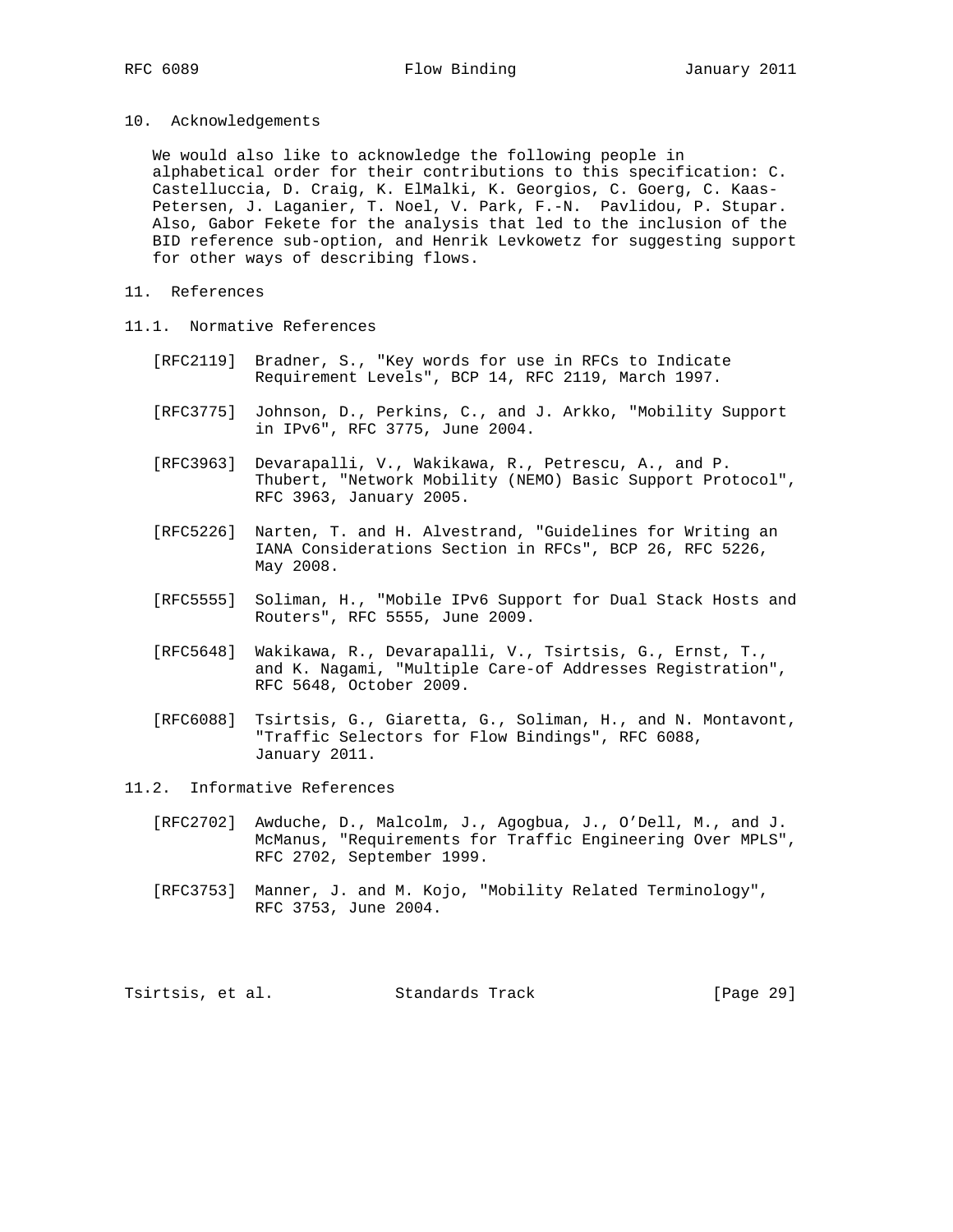- [RFC4303] Kent, S., "IP Encapsulating Security Payload (ESP)", RFC 4303, December 2005.
- [RFC4885] Ernst, T. and H-Y. Lach, "Network Mobility Support Terminology", RFC 4885, July 2007.
- [RFC5380] Soliman, H., Castelluccia, C., ElMalki, K., and L. Bellier, "Hierarchical Mobile IPv6 (HMIPv6) Mobility Management", RFC 5380, October 2008.
- [RFC5996] Kaufman, C., Hoffman, P., Nir, Y., and P. Eronen, "Internet Key Exchange Protocol Version 2 (IKEv2)", RFC 5996, September 2010.